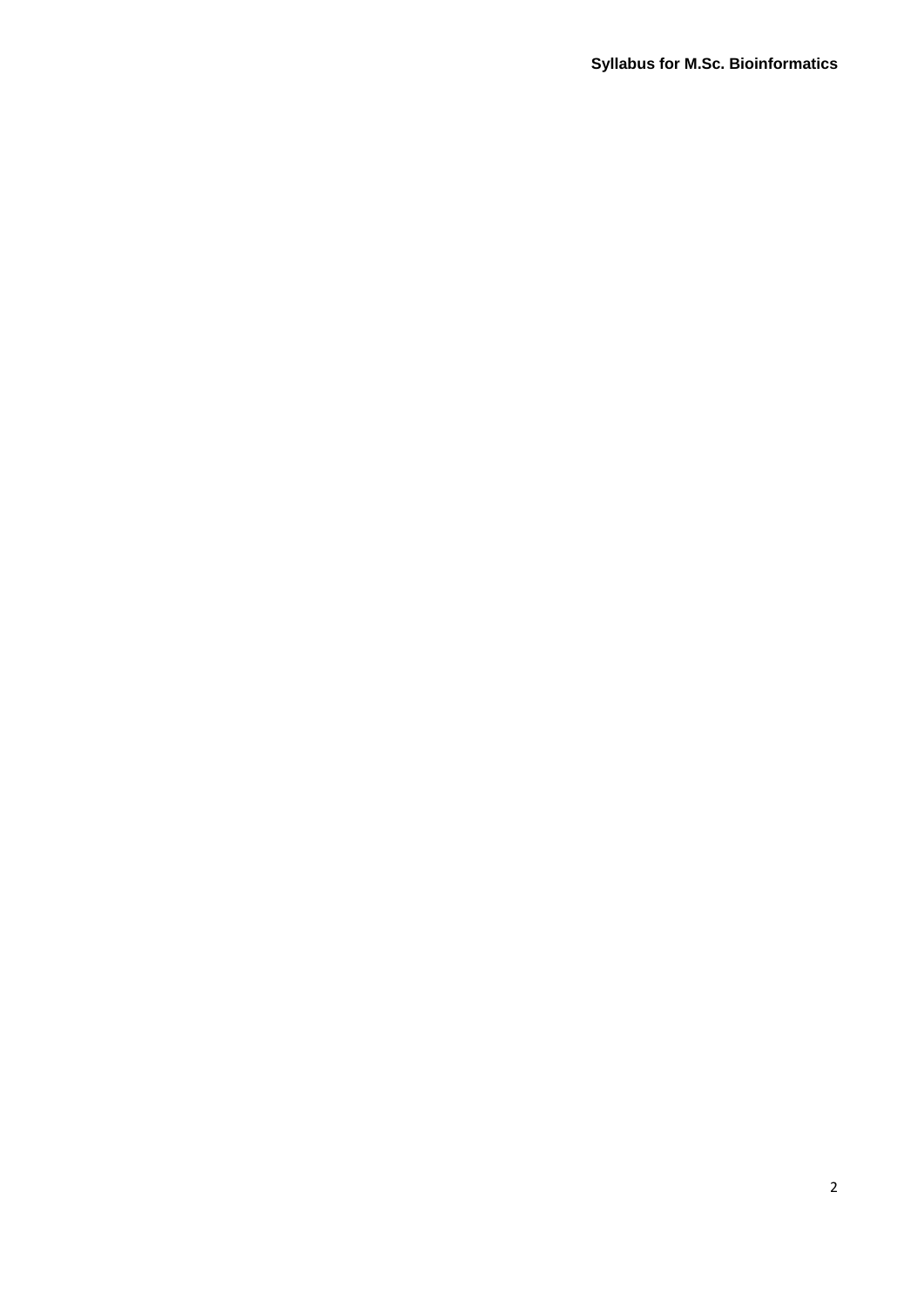#### **Introduction:**

Last two decades have witnessed the emergence of Bioinformatics as a major thrust area in the global scientific scenario. It is the interface between the two most rapidly advancing fields of biological and computational sciences, Bioinformatics is a scientific discipline and asset of skills that has now become one of the most important information gathering , data mining, and knowledge building tools in recent current research and clinical applications.

Bioinformatics is an emerging field which has broad range of application to molecular biology, pharmacology, biotechnology, forensic science, drug designing, and various other disciplines.

Completion of the human genome project and explosion of genomic information from high throughput technique has created an unprecedented, but largely unmet, need for professionals to analyze data scientifically in order to extract the biological knowledge hidden in them for the general benefit of mankind with a working knowledge of the biological sciences and computational methods. .

We can expect a comparable demand in hospital and other clinical settings as the impact of new technologies diffuses into clinical research and medical practice. The change has been so rapid that educational front have been caught unprepared, few offer suitable courses and virtually none offer a well integrated curriculum that meets the needs.

This M.Sc. Program in Bioinformatics is designed to address these needs through interdisciplinary training that bridges gap and meets the demand of pharmaceutical industry and strengthens research collaboration

The proposed programme for Masters in Bioinformatics is a two year programme to meet the need of trained professionals.

#### **Objectives Of The Course:**

- Develop trained manpower in the field of Bioinformatics with specific emphasis for fulfilling expectations of Indian Pharma and Biotech industry.
- To develop skills needed to collect, understand, analyze and manage data generated through high throughput technology.
- Explain how the boundaries of knowledge in this professional discipline are advanced through research and enable students to conduct research through two targeted research projects
- To give exposure to the students in national and international work.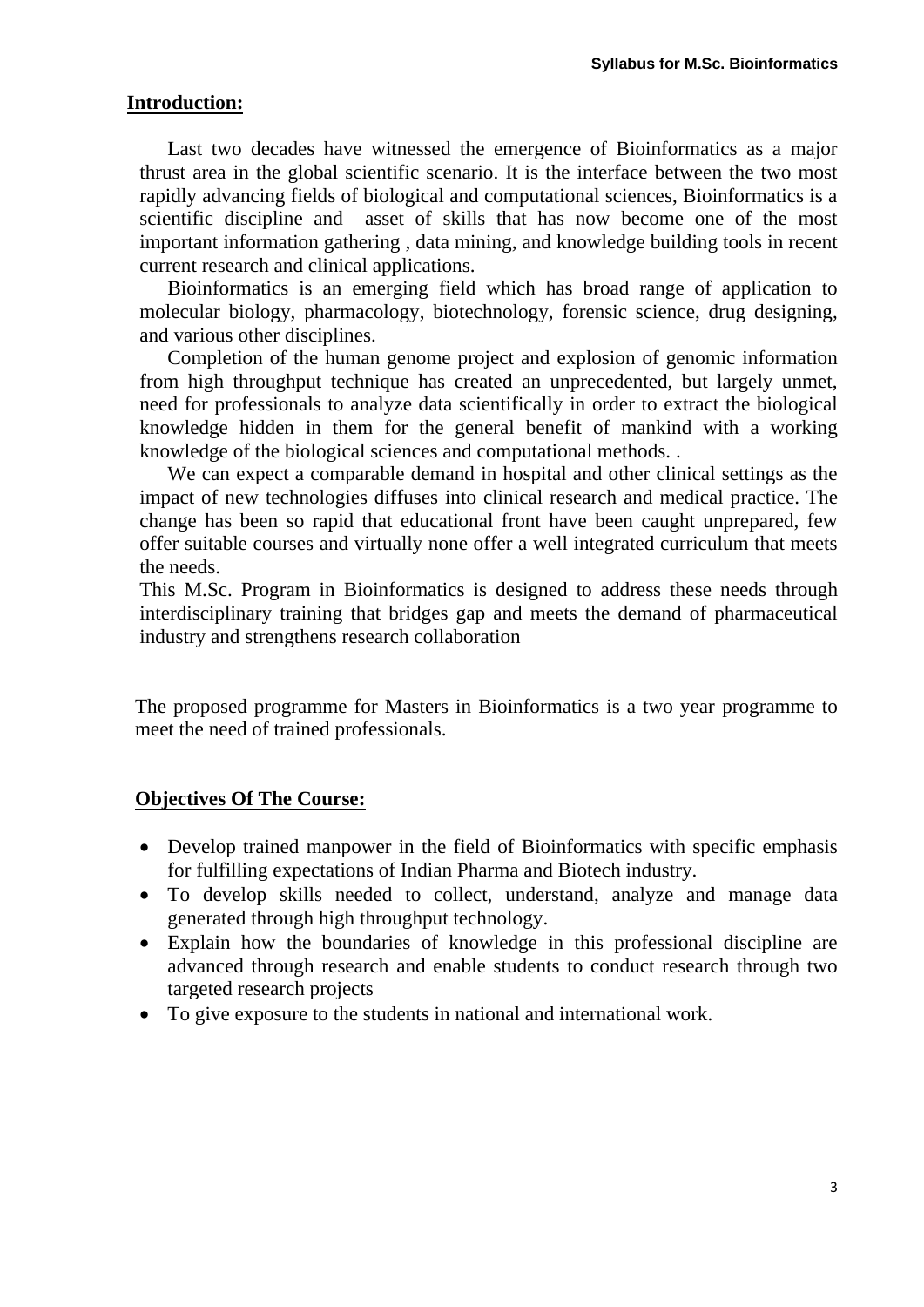## **Eligibility:**

Bachelor degree from a recognized university in any of the following disciplines:

- Science (Biochemistry, Biology, Botany, Biotechnology, Chemistry, Environmental Science, Life Sciences, Physics, Mathematics, Microbiology, Statistics or Zoology)
- Agriculture
- Medicine
- Pharmacy
- Veterinary Science
- Computer Science

### **R. \_\_\_\_ Staffing Pattern For The Course:**

- Instrument technician 01
- Technical assistance 02
- $\bullet$  Lecturer  $\bullet$  03 (Full Time)
- Lecturer 01 (Part Time)
- Remaining workload will be shared with visiting faculty.

### **Faculty:**

 Post graduate or PhD degree in the subject of Bioinformatics, Computers, Microbiology, Biochemistry, Biotechnology, Life Science, Molecular Biology, Botany, Zoology, and Statistics, Mathematics with B+ grade and NET / SET.

### **Visiting Faculty From Industry & Research Institutes:**

The visiting Faculty will be from a post equivalent to that of Senior Lecturer level with PhD and not less than 5 years of research experience or with experience in industry not below Assistant Manager Level.

## **Scheme Of Examination:**

Each course will have:

- Term work 40% (internal assessment) and 60% external/University. Written examination of TWO hours and Practical examination (wherever applicable) of six hours duration. All examinations will be held at the end of each semester and will be conducted by the University as per the existing norms.
- Term work (40%) and University examination (60%) will be separate heads of passing.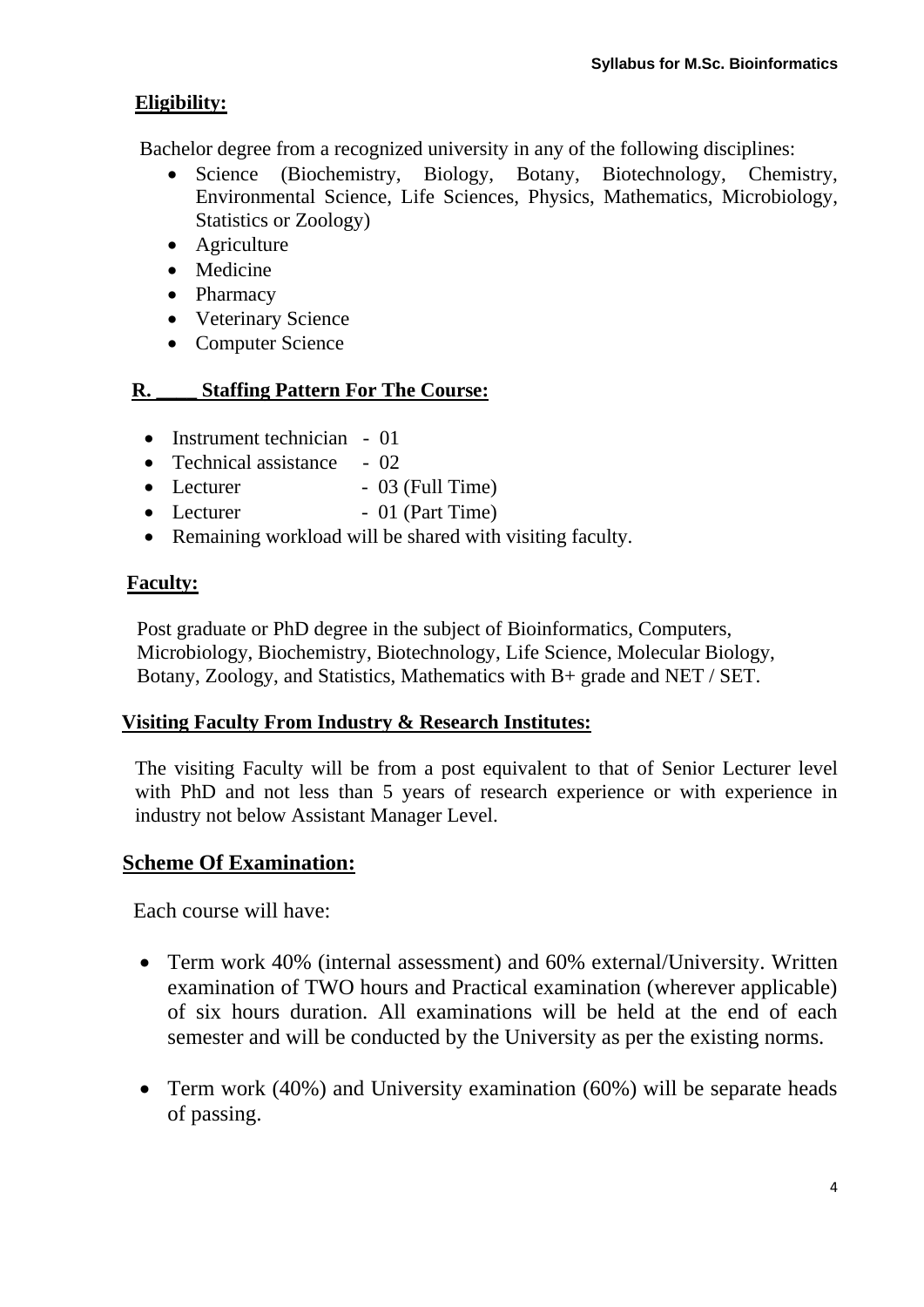## **Standard Of Passing:**

- The learners shall have to obtain a minimum of 40 % marks in aggregate to qualify the each course where the course consists of internal assessment and semester end examination.
- The learners shall obtain a minimum of 40 % marks (i.e. 16 out of 40) in the internal assessment and obtain a minimum of 40 % marks (i.e. 24 out of 60) in semester end examination.
- To pass the course and minimum grade C shall be obtained in each project wherever applicable in the particular semester.

# **A Teacher May Select A Variety Of Procedures For Internal (Continuous) Assessment:**

Examination such as: (**40 marks)**

i. Short Quizzes / Viva / Presentations;

- ii. Assignments / Seminars / Laboratory Journal Work ;
- iii. Extension/Field/experimental Work;
- iv. Research Project by individual students or group of students; or

v. An open Book Test / Review of Research Papers (with the concerned teacher deciding what books / scientific publications / research papers / Chapters from Reference books are to be allowed for this purpose.)

vi. Two periodical test/case studies/on-line or combination of these vii. Overall conduct as a responsible student, mannerism and exhibition of leader ship qualities in organizing co-curricular activities and attendance.

## **End Semester Examination 60 %:**

**(60 Marks):**

- Duration these examinations shall be of two hours duration.
- Ouestions paper pattern:-
- There shall be four questions each of 15 marks,
- All questions shall be compulsory with internal choice within the questions.
- Question may be sub divided into sub-questions a, b, c, d & e only and allocation of marks depends on the weightage of the topic.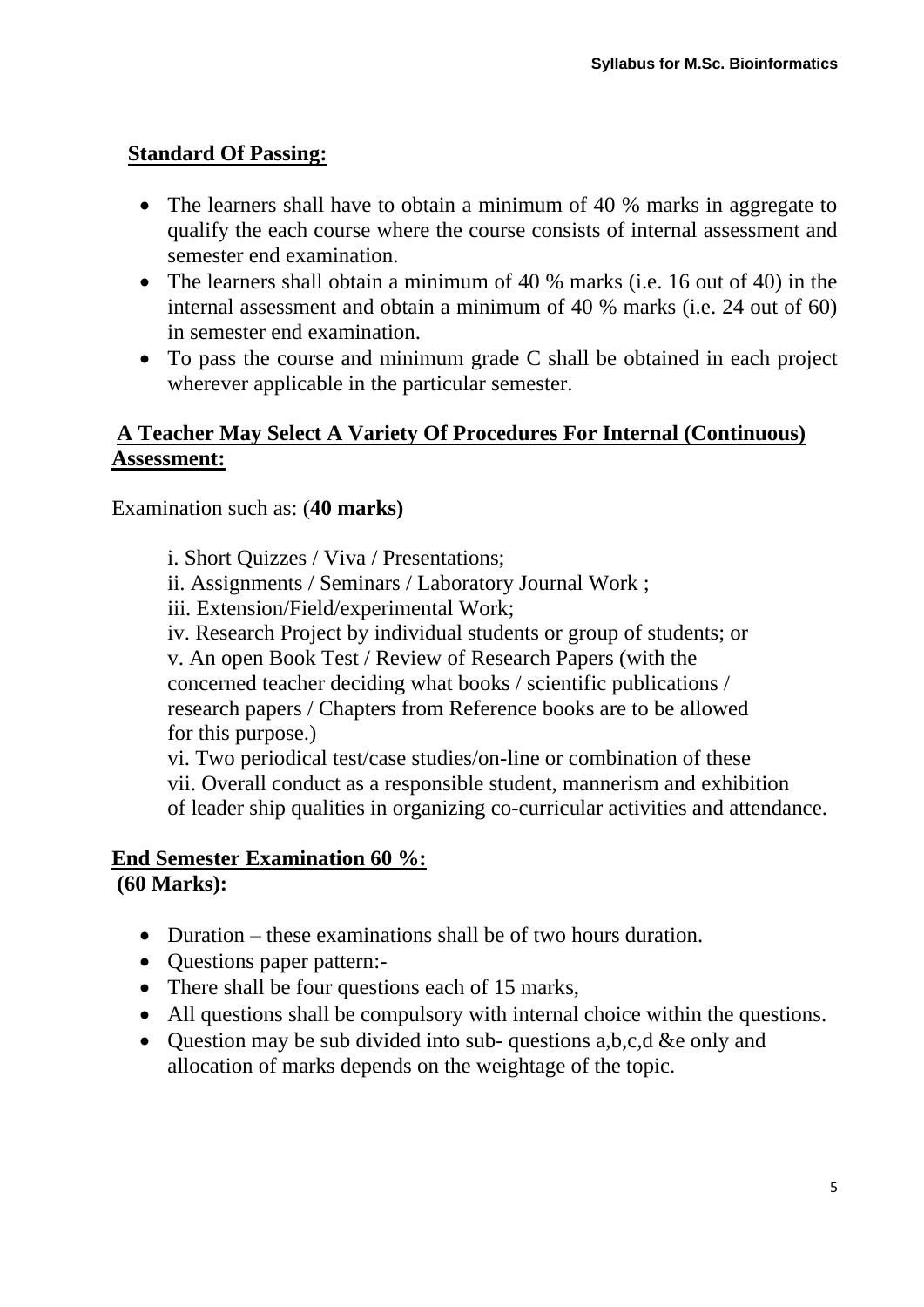# **Method To Carry Forward The Marks:**

A learner who passes in the internal assessment but fails in the semester end examination of the course shall reappear for the semester end examination of that course.

- However his/her marks of the internal assessment shall be carried over and he/she shall be entitled for grade obtained by him/ her on passing. A learner who fails in the internal assessment but passes in the semester end examination of the course shall resubmit and reappear for the internal assessment on the form of projects of that course.
- However his/her marks of the semester end examination shall be carried over and he/she shall be entitled for grade obtained by him/ her on passing.
- The evaluation of internal assessment for students who fails and reappear will consist of one project of 40 marks which will be divided into 20 marks for the documentation of the project, 10 marks for the presentation and 10 marks for the viva.

# **ATKT:**

- A student shall be allowed to keep term for semester II irrespective of the number of heads of failure on the semester I.
- A student shall be allowed to keep term for semester III if she /he passes each of semester I and semester II

**OR** Service Service Service Service Service Service Service Service Service Service Service Service Service Service Service Service Service Service Service Service Service Service Service Service Service Service Service S

- A student fails in not more than two courses semester I and semester II taken together.
- A student shall be allowed to keep term for semester IV irrespective of the number of heads of failure on the semester III. However the student has to pass each of semester I and semester II in order to appear for semester IV.
- A student shall be allowed to keep term for semester V if she /he passes each of semester I and semester II , semester III , semester IV

### **OR** Service Service Service Service Service Service Service Service Service Service Service Service Service Service Service Service Service Service Service Service Service Service Service Service Service Service Service S

- A student shall pass semester I and semester II and fail in not more than two courses semester II and semester IV taken together.
- A student shall be allowed to keep term for semester VI irrespective of the number of heads of failure on the semester V.
- The results of semester VI shall be kept in abeyance until the student passes each of semesters I and semester II, semester III, semester IV and semester V.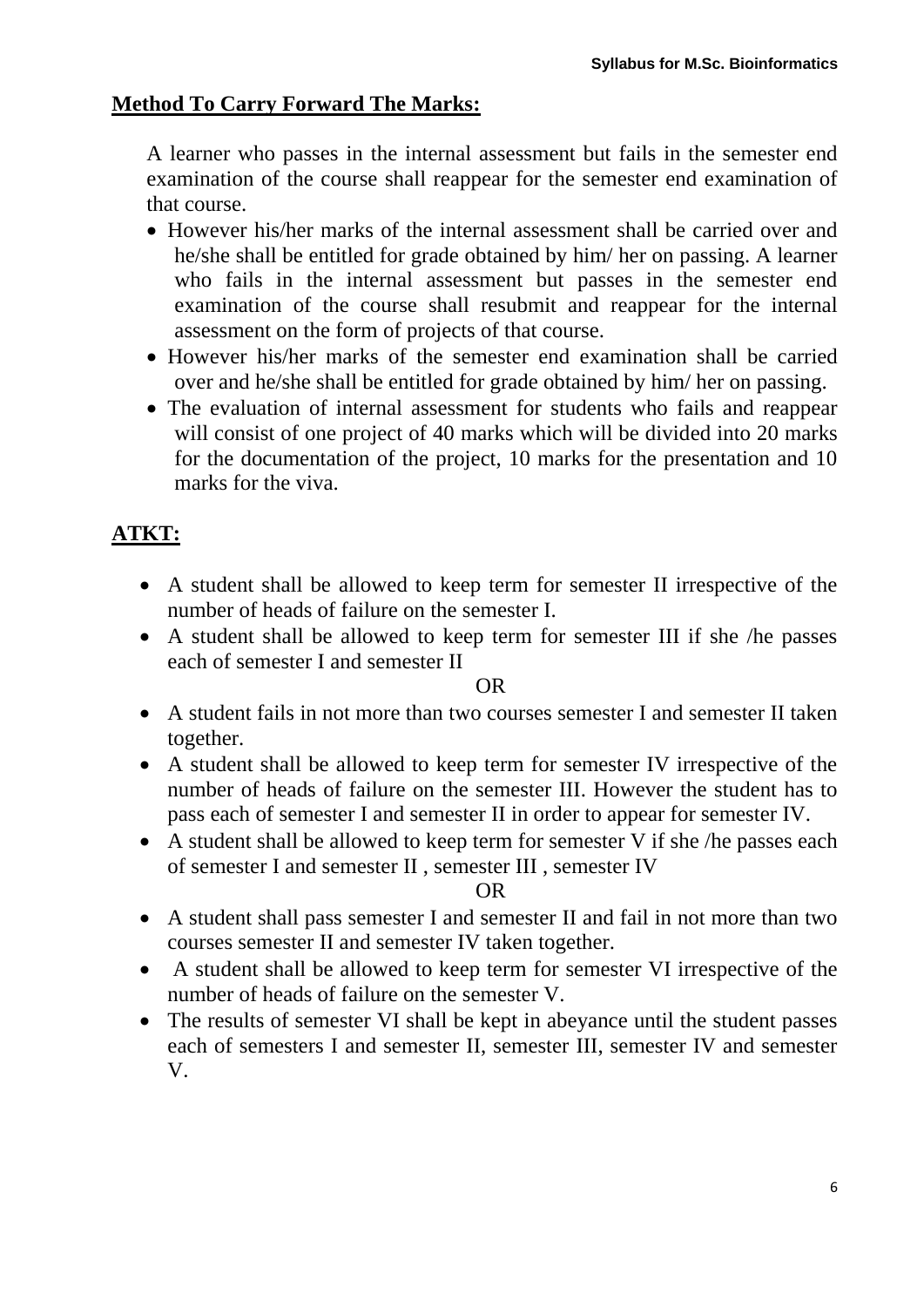### **Additional Examinations:**

Additional class test or assignment for internal assessment:

• There will be one additional class test or assignment for those who have remained absent on valid ground, in such a case student will be allowed to appear for additional class test or assignment by the head of the institution after following necessary formalities.

### **Semester End Examination:**

- There will be one additional examination for semester I, II, III and IV for those who have failed or remained absent.
- The absent student will be allowed to appear for the examination by the head of the institution after following necessary formalities.
- This examination will be held 20 days after the declaration of results but not later than 40 days.

### **Project Evaluation (If Applicable):**

- A student who passes in all the courses but does not secure minimum grade of C in project as applicable has to resubmit a fresh project till he/she secures a minimum of grade C.
- The credits and grade points secured by him/her in the other courses will be carried forward and he/she shall be entitled for grade obtained by them on passing. The evaluation of project and viva –voce examination shall be by awarding grade in the seven point scale.
- A student shall have to obtain minimum of grade C (or its equivalent marks) in project evaluation and viva-voce taken together to obtain 40 % marks in project work.

# **Conversion Of Marks To Grade And Calculations Of GPA:**

Abbreviations and formulas used:

G: grade GP: grade points C: credits CP: credit points

CG: credits X grades (product of credits & grades) ΣCG: sum of product of credits & grades ΣC: sum of credit points GPA: ΣCG/ ΣC SGPA: semester grade point average shall be calculated for individual semester. (It is also designated as GPA)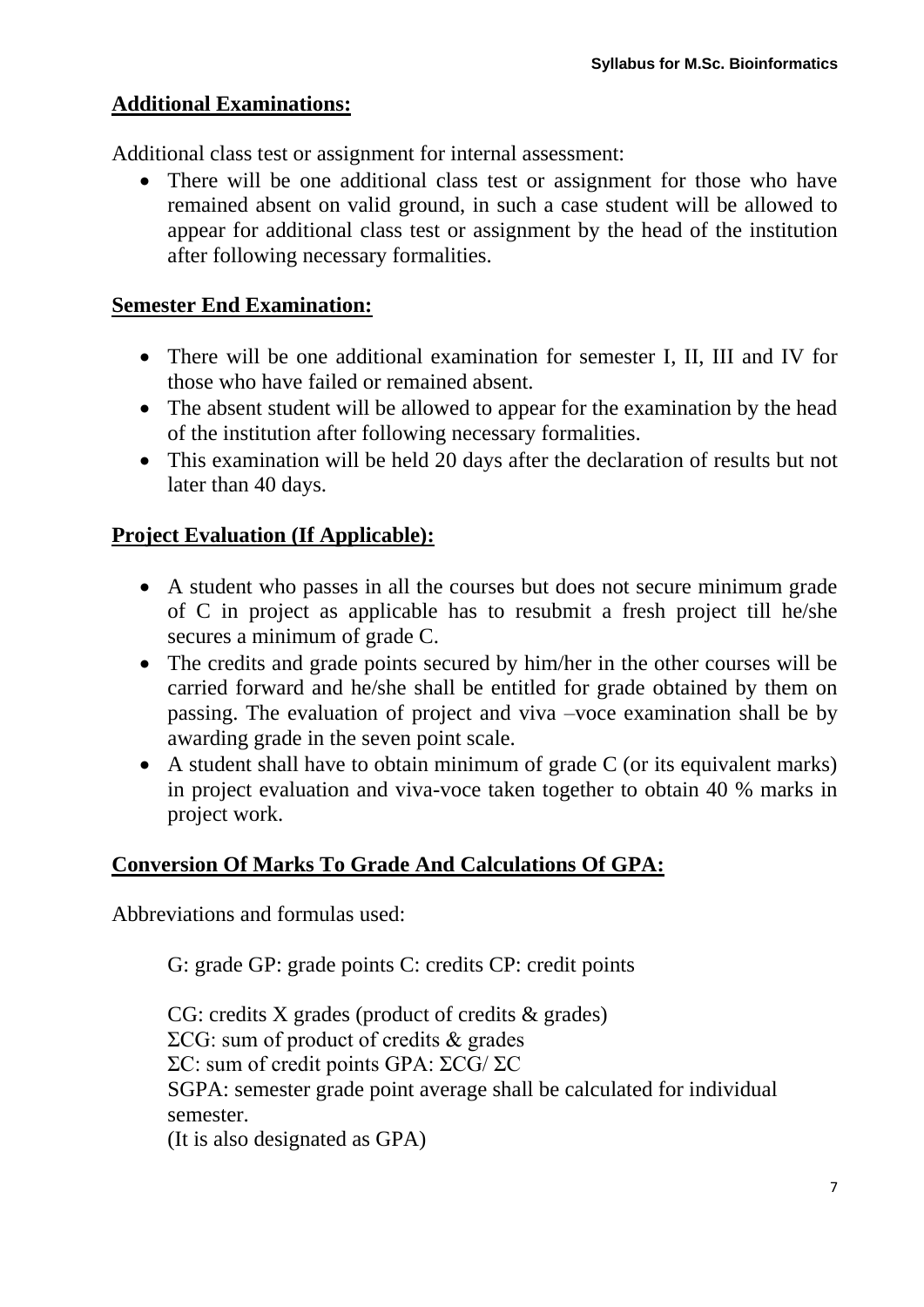CGPA: cumulative grade point average shall be calculated for the entire course by taking all semesters taken together.

The system of evaluation will be as follows; Each term work module mentioned above will be evaluated in terms of marks first and then to letters grades as shown in the following table.

| <b>Grades</b> | <b>Marks</b>    | <b>Grade Points</b> |
|---------------|-----------------|---------------------|
| O             | 70 and above    |                     |
| A             | 60 to 69.99     | 6                   |
| B             | 55 to 59.99     | 5                   |
| $\mathcal{C}$ | 50 to 54.99     | $\overline{4}$      |
| D             | 45 to 49.99     | 3                   |
| E             | 40 to 44.99     | 2                   |
| $F$ (FAIL)    | 39.99 and below |                     |

## **Marks Out Of 100 Grade Grade Point:**

- 'B' Grade is equivalent to at least 55% of the marks as per circular No. UGC- 1298/ [4619] UNI-4 dated December 11,1999.
- The formula for GPA will be based on Weighted Average. The final GPA will not be printed unless a student passes courses equivalent to minimum 72 credits for B.Sc. and 96 credits for M.Sc.
- A seen point grade system [guided by the Government of Maharashtra Resolution No.NGV-1298/[4619]UNI.4 dt. December 11, 1999] will be followed. The corresponding grade table is detailed in 09 above.
- If the GPA is higher than the indicated upper limit in the three decimal digit then the student be awarded higher final grade (e.g. a student getting GPA of 3.491 be awarded 'B')
- For grade improvement minimum 24 credits (two papers) should be taken by the student for grade improvement. Grade improvement programme will be implemented at the end of the first semester after declaration of the final result. A student can opt for the grade improvement programme only after the declaration of final semester examination.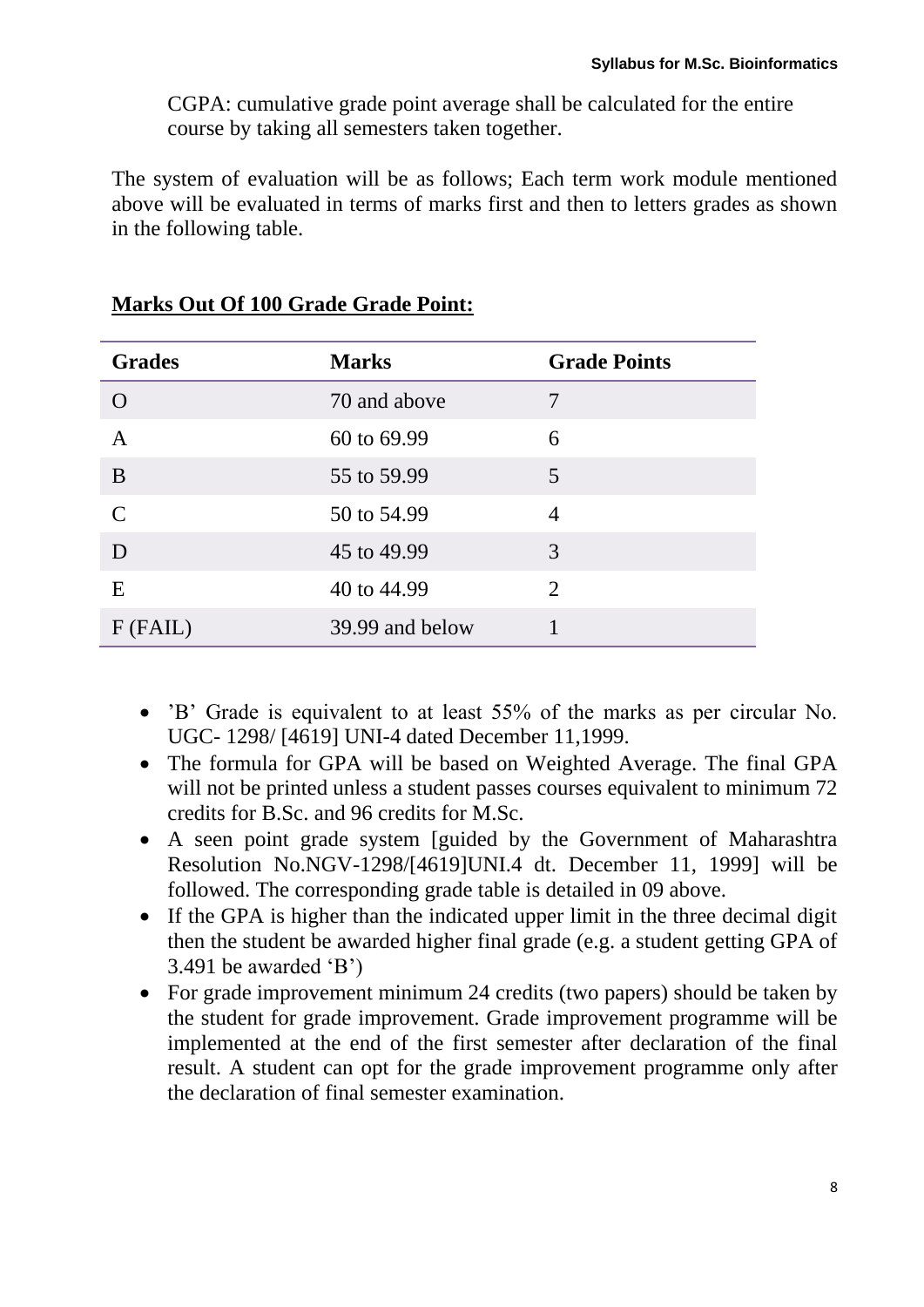## **Grade Cards:**

- The grade cards will be printed along with the marks shown for all the concerned courses.
- The grade cards will be issued to all the learners with credits earned and all the remarks.
- The SGPA will be calculated only for the learners who will qualify in all the courses and accordingly the grade will be awarded to them.
- The result gazette and the format of the grade cards will be uniform for all the colleges/institutions.

### **Programme Structure:**

| R. ____ Number of Students: | 20 per batch                                                                                                                                                                                                                                                                                                                                      |
|-----------------------------|---------------------------------------------------------------------------------------------------------------------------------------------------------------------------------------------------------------------------------------------------------------------------------------------------------------------------------------------------|
| $R.$ No of lectures:        | • 60 lectures / paper / semester including<br>Seminars, Assignments and Presentations.<br>• 4 papers in Part-I<br>• 4 papers in Part-II                                                                                                                                                                                                           |
|                             | R. ____ No of practical periods: 4 practical of four periods each per week                                                                                                                                                                                                                                                                        |
| Work load:                  | • Four periods per week per paper where each<br>period is of ONE hour duration.<br>• Four practical's per week. Each practical is<br>of four periods where each period is of ONE<br>hour duration.<br>• One Seminar per Week. Each seminar is of<br>ONE hour Duration for a batch of TEN<br>students.<br>• Guidance to the students for projects. |
| R. ____ Passing standard:   | Minimum 25 % marks in each paper and each<br>practical and minimum 40 % marks in<br>aggregate in Theory and Practical separately.                                                                                                                                                                                                                 |
| R. <i>Duration</i> :        | 2 Years                                                                                                                                                                                                                                                                                                                                           |
| Selection:                  | Entrance test & personal interview.                                                                                                                                                                                                                                                                                                               |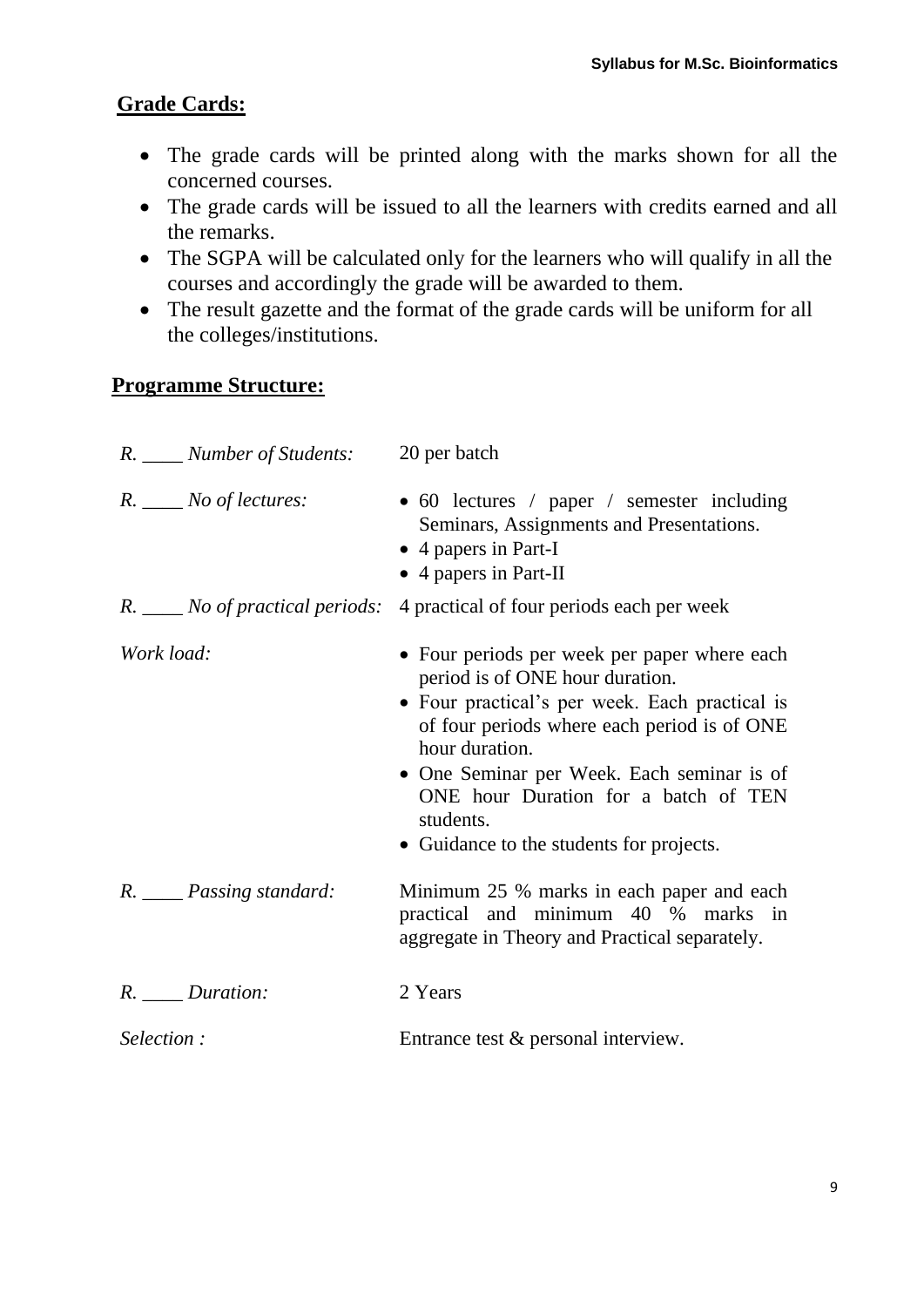## **SYLLABUS IN BRIEF**

## **Distribution of Credits -**

#### **Semester I**

|                                               | Code           | <b>Lectures</b> | <b>Credits</b> | Code            | <b>Practical</b> | <b>Credits</b> |
|-----------------------------------------------|----------------|-----------------|----------------|-----------------|------------------|----------------|
| Fundamentals of<br><b>Biology</b>             | <b>PSBI101</b> | 60              | $\overline{4}$ | PSBIP101        | 60               | $\overline{2}$ |
| Sequence analysis $\&$<br>taxonomy            | <b>PSBI102</b> | 60              | $\overline{4}$ | <b>PSBIP102</b> | 60               | $\overline{2}$ |
| <b>Biostatistics</b>                          | <b>PSBI103</b> | 60              | $\overline{4}$ | PSBIP103        | 60               | $\overline{2}$ |
| Programming<br>Language &<br><b>Databases</b> | <b>PSBI104</b> | 60              | $\overline{4}$ | PSBIP104        | 60               | $\overline{2}$ |
| <b>TOTAL</b>                                  |                | 240             | 16             |                 | 240              | 8              |
| <b>TOTAL CREDITS</b>                          |                |                 |                | 24              |                  |                |

\*Lectures allotment includes periods for seminar & presentations.

\*Units equally distributed between two terms.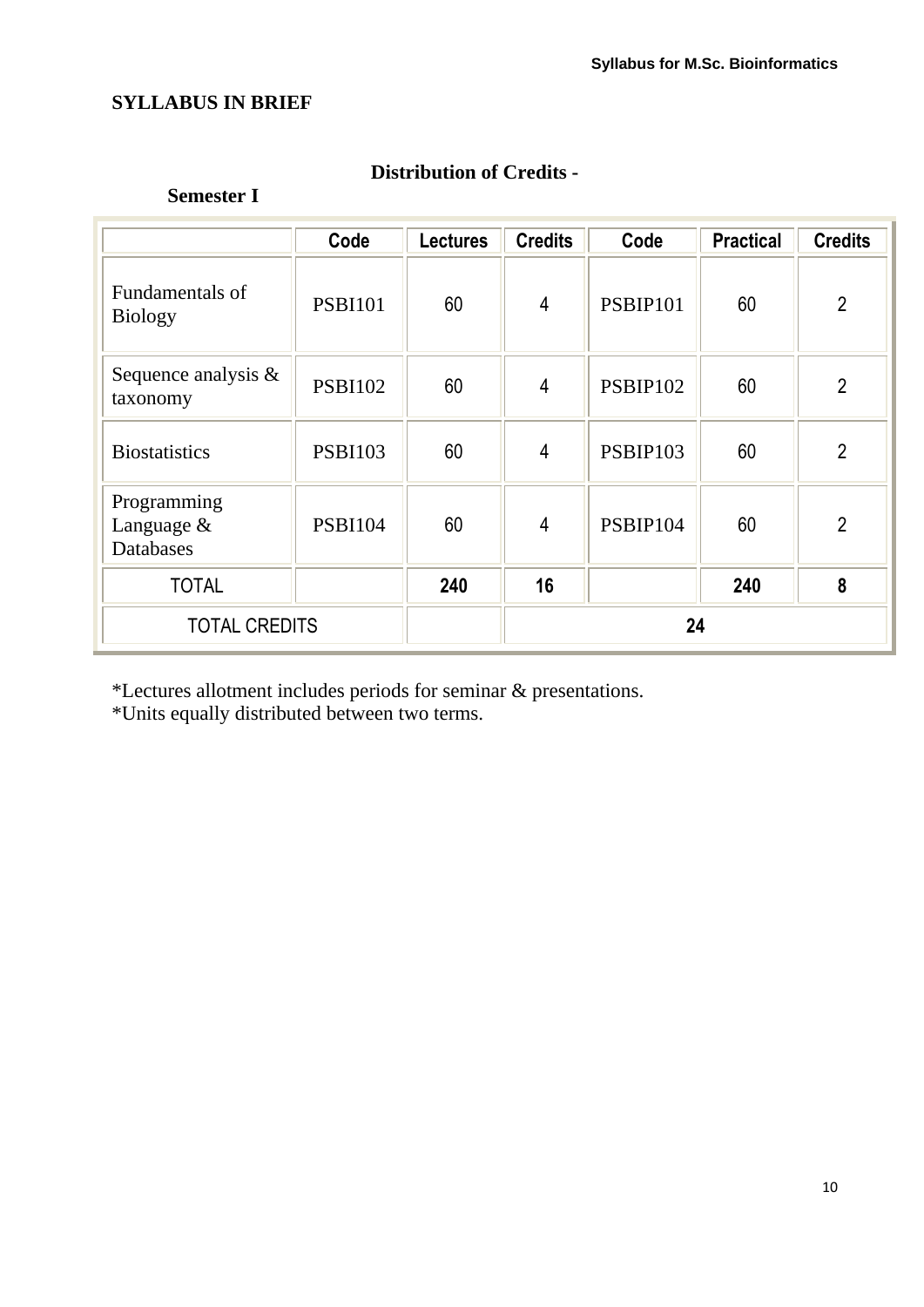## **Semester - II**

| Paper                                     | Code           | <b>Lectures</b> | <b>Credits</b> | Code            | <b>Practical</b> | <b>Credits</b> |
|-------------------------------------------|----------------|-----------------|----------------|-----------------|------------------|----------------|
| Fundamentals of<br><b>Biology</b>         | <b>PSBI201</b> | 60              | $\overline{4}$ | <b>PSBIP201</b> | 60               | $\overline{2}$ |
| Sequence analysis $\&$<br>taxonomy        | <b>PSBI202</b> | 60              | $\overline{4}$ | PSBIP202        | 60               | $\overline{2}$ |
| Immunology and<br><b>Bioinformatics</b>   | <b>PSBI203</b> | 60              | $\overline{4}$ | PSBIP203        | 60               | $\overline{2}$ |
| Programming<br>Language $\&$<br>Databases | <b>PSBI204</b> | 60              | $\overline{4}$ | PSBIP204        | 60               | $\overline{2}$ |
| <b>TOTAL</b>                              |                | 240             | 16             |                 | 240              | 8              |
| <b>TOTAL CREDITS</b>                      |                |                 |                | 24              |                  |                |

# **Semester - III**

| Paper                                         | Code           | <b>Lectures</b> | <b>Credits</b> | Code            | <b>Practical</b> | <b>Credits</b> |
|-----------------------------------------------|----------------|-----------------|----------------|-----------------|------------------|----------------|
| <b>Molecular Modeling</b><br>& Drug Designing | <b>PSBI301</b> | 60              | 4              | <b>PSBIP301</b> | 60               | $\overline{2}$ |
| Proteomics and<br>Genomics                    | <b>PSBI302</b> | 60              | $\overline{4}$ | <b>PSBIP302</b> | 60               | $\overline{2}$ |
| Application of<br><b>Bioinformatics</b>       | <b>PSBI303</b> | 60              | $\overline{4}$ | PSBIP303        | 60               | $\overline{2}$ |
| Concepts of<br>computing                      | <b>PSBI304</b> | 60              | 4              | PSBIP304        | 60               | $\overline{2}$ |
| <b>TOTAL</b>                                  |                | 240             | 16             |                 | 180              | 8              |
| <b>TOTAL CREDITS</b>                          |                |                 |                | 24              |                  |                |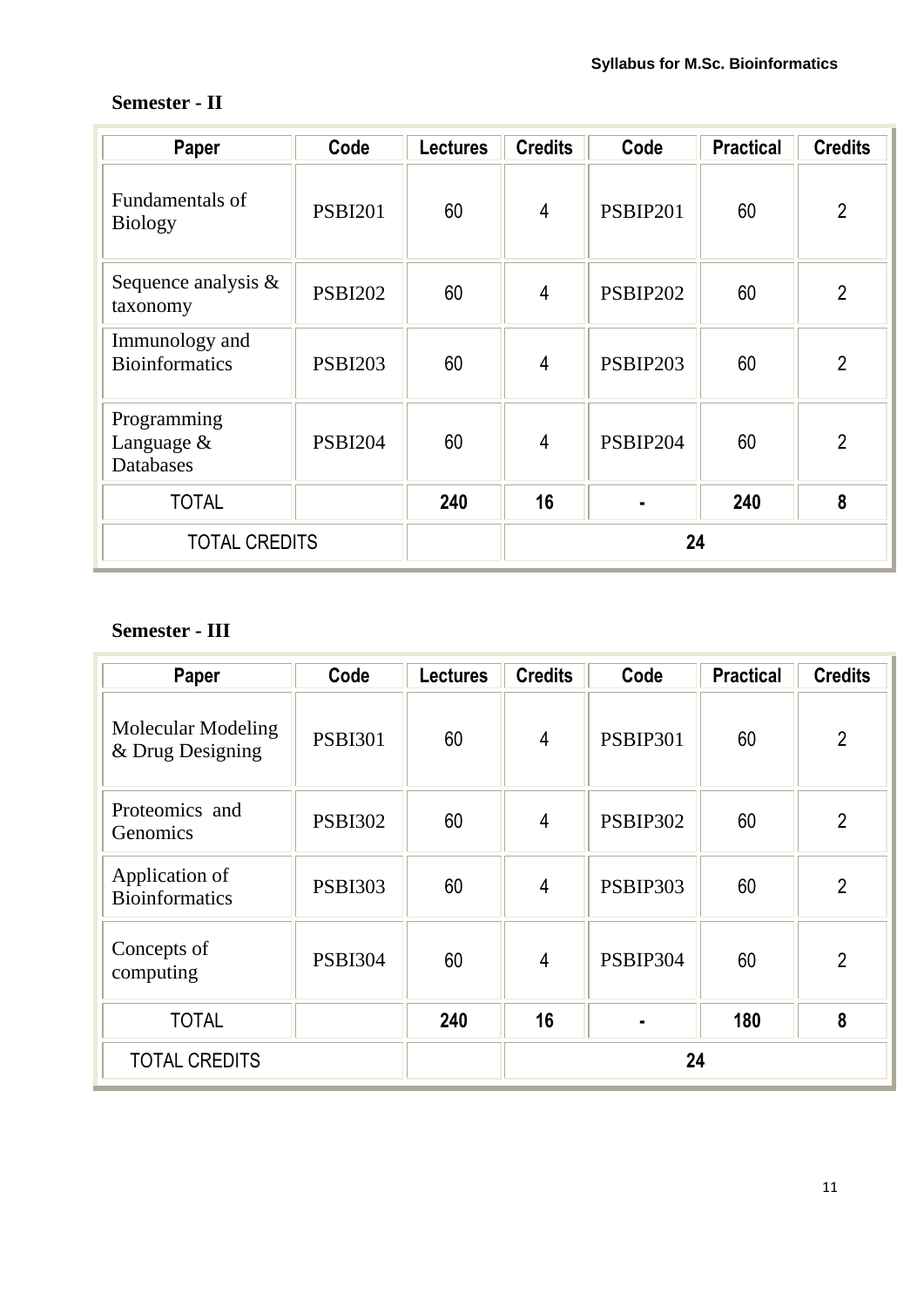## **Semester IV**

| Paper                                         | Code           | <b>Lectures</b> | <b>Credits</b> | Code            | <b>Practical</b> | <b>Credits</b> |
|-----------------------------------------------|----------------|-----------------|----------------|-----------------|------------------|----------------|
| <b>Molecular Modeling</b><br>& Drug Designing | <b>PSBI401</b> | 60              | $\overline{4}$ | <b>PSBIP401</b> | 60               | $\overline{2}$ |
| Proteomics and<br>Genomics                    | <b>PSBI402</b> | 60              | $\overline{4}$ | PSBIP402        | 60               | $\overline{2}$ |
| Application of<br><b>Bioinformatics</b>       | <b>PSBI403</b> | 60              | 4              | PSBIP403        | 60               | $\overline{2}$ |
| Concepts in<br>computing                      | <b>PSBI404</b> | 60              | $\overline{4}$ | PSBIP404        | 60               | $\overline{2}$ |
| <b>TOTAL</b>                                  |                | 240             | 16             |                 | 300              | 8              |
| <b>TOTAL CREDITS</b>                          |                |                 |                | 24              |                  |                |

\*Lectures allotment includes periods for seminar & presentations.

\*Units equally distributed between two terms.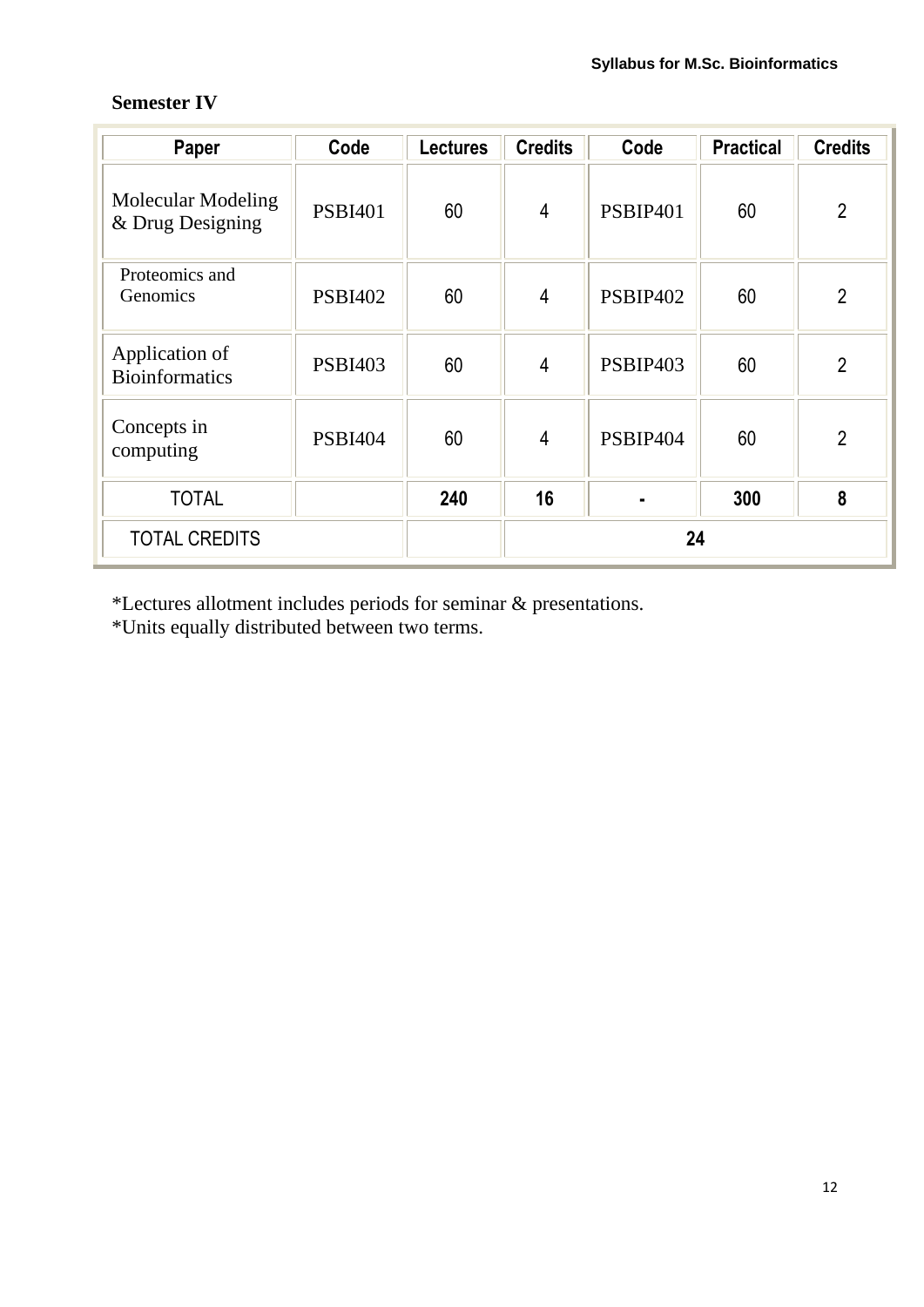| <b>MODULAR DISTRIBUTION OF TOPICS</b> |  |
|---------------------------------------|--|
|                                       |  |

| <b>FIRST SEMESTER</b>                                | <b>SECOND SEMESTER</b>                              |
|------------------------------------------------------|-----------------------------------------------------|
| (PSBI101: Fundamentals of Biology)                   | (PSBI201: Fundamentals of Biology)                  |
| 101.1 Structure of Major Biomolecules                | 201.1<br>Concept of central dogma of life           |
| 101.2 Cell biology and Genetics                      | 201.2 Genomics organization                         |
| 101.3 Metabolism                                     | $201.3$ Cell–Cell<br>communication<br>and           |
|                                                      | Signal transduction                                 |
| 101.4 Protein chemistry                              | 201.4 Applied genomics                              |
|                                                      |                                                     |
| (PSBI102: Sequence analysis and<br>taxonomy)         | (PSBI202: Sequence analysis and<br>taxonomy)        |
| 102.1 Sequence and Structure Databases               | 202.1 Heuristic Methods of Sequence<br>alignment    |
| 102.2 Composite Databases                            | 202.2 Multiple Sequence Alignments                  |
| 102.3 Pair wise sequence alignment                   | 202.3 Taxonomy and Phylogeny                        |
| 102.4 Dynamic programming Algorithm                  | 202.4 Data mining                                   |
|                                                      |                                                     |
| (PSBI103: Biostatistics)                             | (PSBI203: Immunology And<br><b>Bioinformatics</b> ) |
| 103.1<br><b>Basics of Mathematics</b>                | 203.1 Introduction to Immune systems                |
| 103.2<br><b>Statistical Measures</b>                 | 203.2 Receptors and MHC                             |
| 103.3<br><b>Bivariate Distribution</b>               | 203.3 Immunoinformatics and<br>vaccinology          |
| 103.4<br>An Introduction to Statistical<br>inference | 203.4 Patinformatics                                |
|                                                      |                                                     |
| (PSBI104: Programming language and<br>databases)     | (PSBI204: Programming language and<br>databases)    |
| 104.1 Fundamentals of Computing and                  | 204.1 SQL                                           |
| Database systems                                     |                                                     |
| 104.2 Introduction to C                              | 204.2 Introduction To Linux                         |
| 104.3 Introduction to $C_{++}$                       | 204.3 HTML & XML                                    |
| <b>104.4 RDBMS</b>                                   | 204.4 Advanced $C++$                                |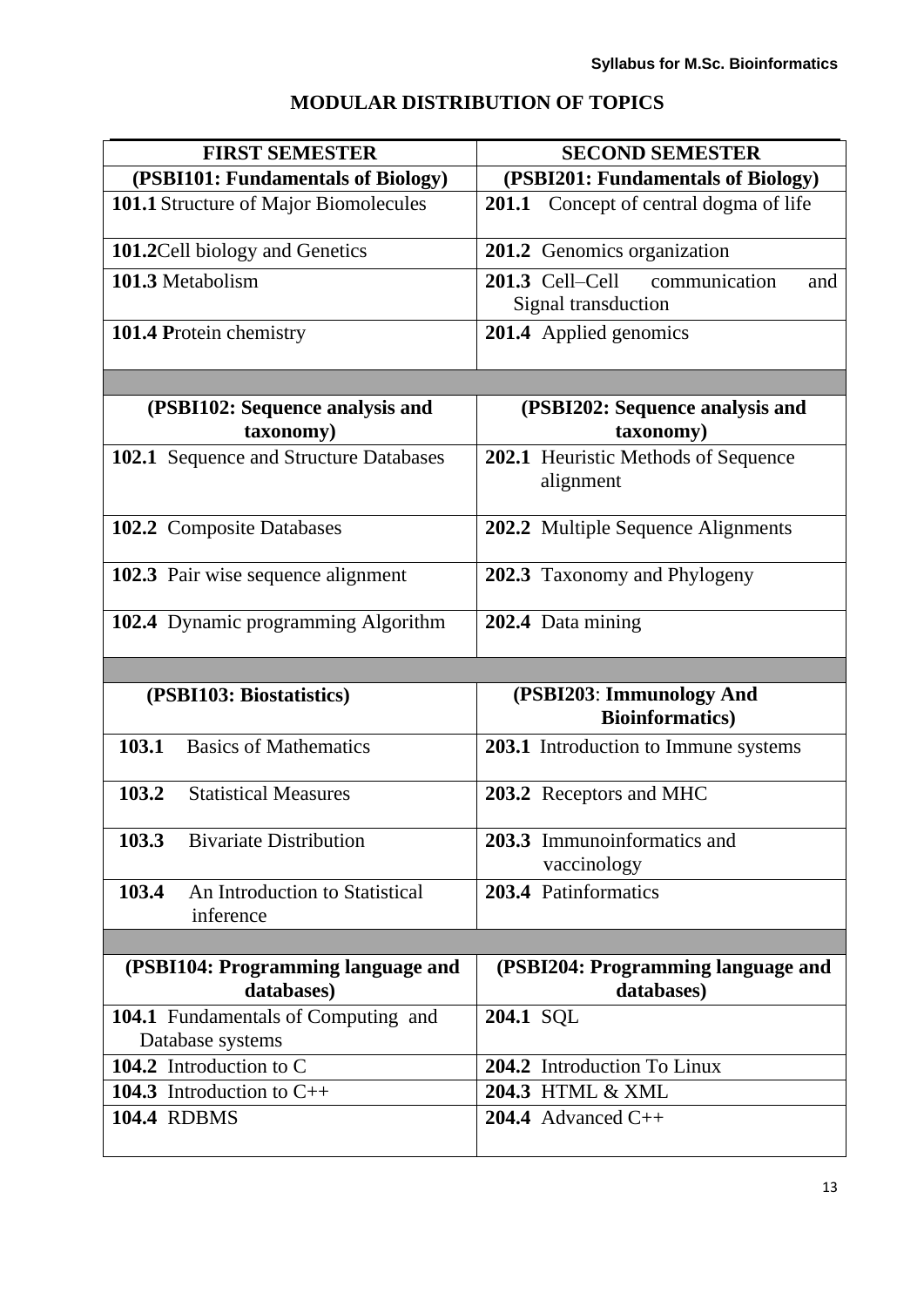# **MODULAR DISTRIBUTION OF TOPICS**

| <b>THIRD SEMESTER</b>                                             | <b>FOURTH SEMESTER</b>                                |
|-------------------------------------------------------------------|-------------------------------------------------------|
| (PSBI301: Molecular modeling and                                  | (PSBI 401: Molecular modeling and drug                |
| drug designing)                                                   | designing)                                            |
| <b>301.1</b> Introduction to Molecular<br>Modelling               | 401.1Drug Delivery systems                            |
| 301.2 Cheminformatics                                             | 401.2Orphan receptors & reverse                       |
|                                                                   | pharmacology                                          |
| 301.3 Combinatorial Chemistry                                     | 401.3QSAR                                             |
| 301.4 Drug Designing                                              | 401.4Molecular modeling & drug designing<br>softwares |
|                                                                   |                                                       |
| (PSBI302: Proteomics and Genomics)                                | (PSBI402: Proteomics and Genomics)                    |
| <b>302.1 Tools</b><br>Structure<br>study<br>to<br>of<br>molecules | 402.1 Global profiling technologies                   |
| 302.2 Techniques for separation                                   | 402.2 Genomics                                        |
| 302.3 Detection of known molecules                                | 402.3 Applied Genomics                                |
| 302.4 Sequencing of Nucleic acids and<br>proteins                 | 402.4 Functional proteomics                           |
|                                                                   |                                                       |
| (PSBI303: Applications of<br>bioinformatics)                      | (PSBI403: Applications of bioinformatics)             |
| 303.1 Secondary Structure Prediction of<br>Protein                | 403.1 Machine Learning Techniques                     |
| 303.2 Tertiary Structure Prediction of                            | 403.2 Algorithms and techniques for                   |
| Protein                                                           | Microarray analysis                                   |
| 303.3 Bioinformatics Perspectives on<br>Human Diseases            | 403.3 Medical Informatics                             |
| 303.4<br>Markov and Hidden Markov<br>Models                       | 403.4 Bioinformatics & systems biology                |
|                                                                   |                                                       |
| (PSBI304: Concepts in computing)                                  | (PSBI404: Concepts in computing)                      |
| Introduction to OOPs concept and<br>304.1<br><b>JAVA</b>          | 404.1 Introduction to Perl and data types             |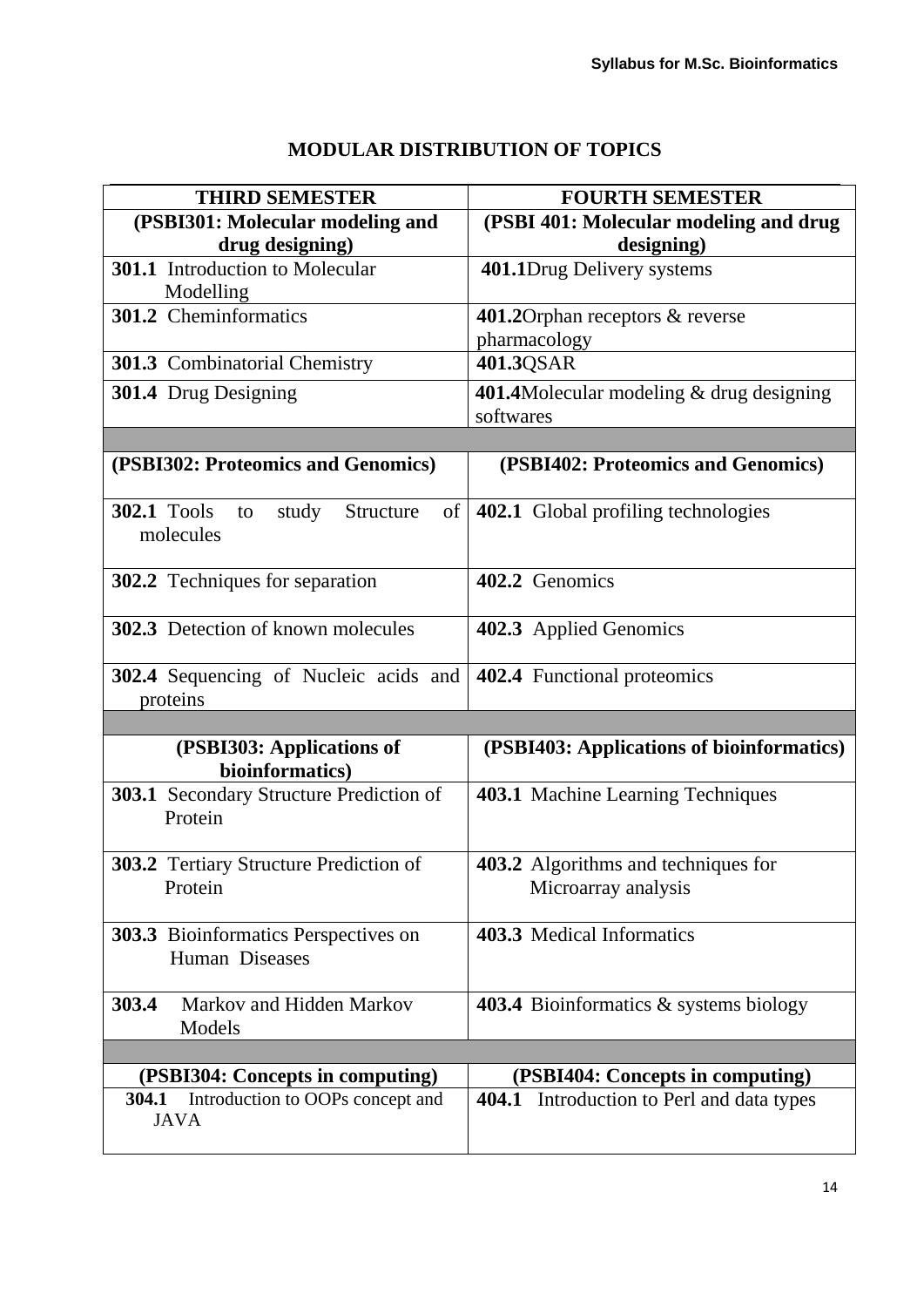| 304.2 Core JAVA  | 404.2 Regular Expressions in Perl           |
|------------------|---------------------------------------------|
| 304.3 JDBC       | 404.3 File Handling and Directories in Perl |
| 304.4<br>BioJava | 404.4 CGI Perl and Database connectivity    |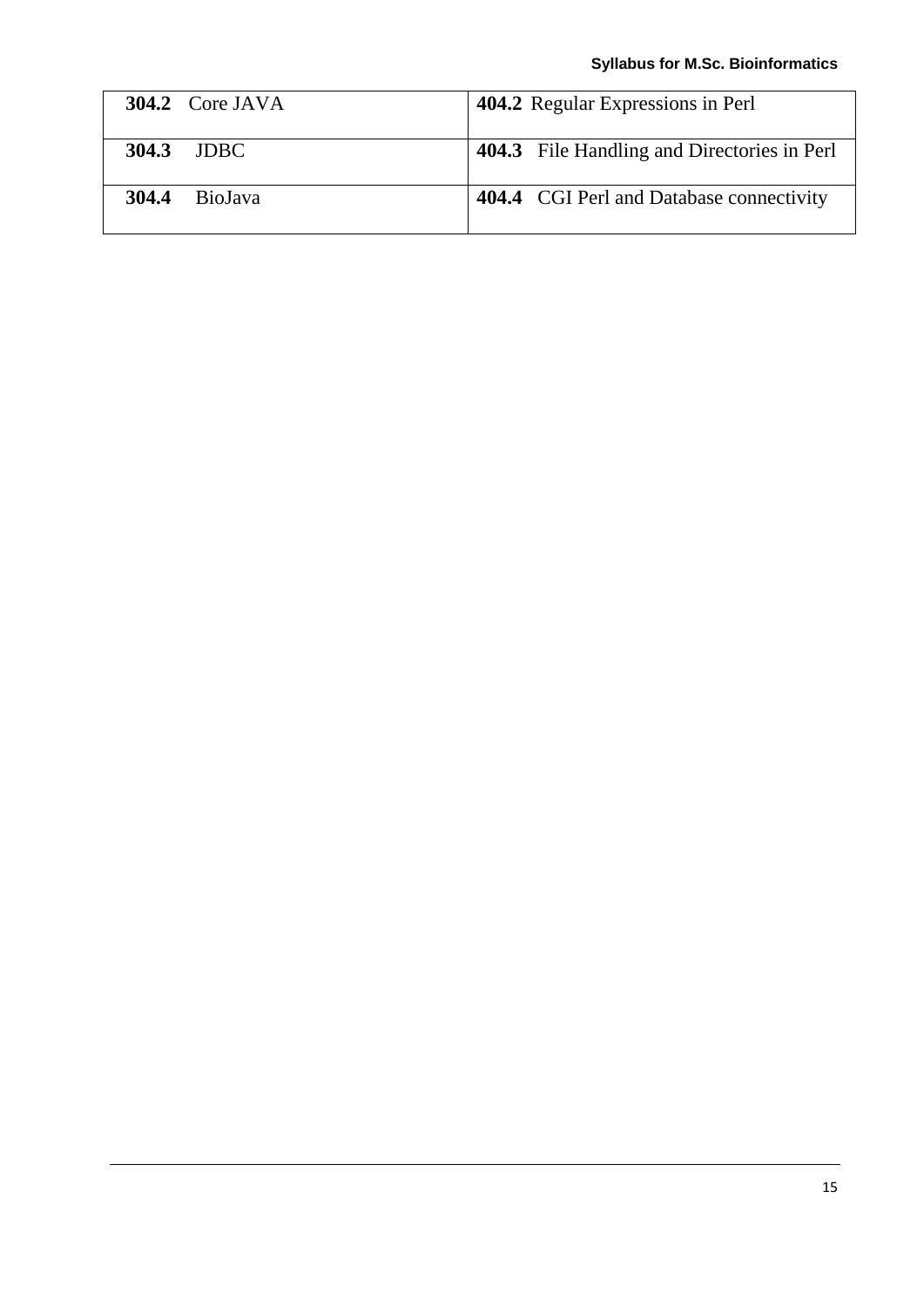### **PSBI101 FUNDAMENTALS OF BIOLOGY**

### **101.1 Cell Biology (15)**

- Cell Membranes- fluid mosaic model and its functions. Membrane transport, Na-K Pump
- Structure, various models, its function. Cellular transport
- Structure and Function of cells and intracellular organelles (of both prokaryotes and eukaryotes)
- Organelles bounded by double membrane, viz. nucleus, mitochondria, chloroplast etc., endo symbiont theory
- Organelles bounded by single membrane viz. peroxisomes, lysosome, endoplasmic reticulum, Golgi apparatus, vacuoles etc.
- Cytoskeleton- Introduction to microfilaments, microtubules, and intermediate filaments, Nucleation
- Mechanism of cell division including (mitosis and meiosis) and concept of motors

### **101.2 Structure of Major Biomolecules (15)**

- Carbohydrates: Structure and Classification, Glycosaminoglycans, Proteoglycans and Glycoproteins
- Lipids: Structure and Classification, Acylglycerols; Phospholipids, Sphingolipids, Cholesterol and Membranes; Isopienoids, Icosanoids and their biological importance
- Nucleic Acids: RNAand DNA; Different Structural Forms of DNA; Different Types of RNA.

## **101.3 Metabolism (15)**

- Glycolysis, Feeder Pathways for Glycolysis, its regulatory mechanisms, Citric acid cycle and its regulations.
- Oxidative phosphorylation and electron transport chain.
- Digestion, Mobilization, and transport of fats.
- Oxidation of Fatty Acids, Ketone Bodies Biosynthesis of Fatty Acids, Membrane Phospholipids
- Overview of Nitrogen Metabolism, biosynthesis and Degradation of Amino Acids

## **101.4 Protein Chemistry (15)**

- Amino Acids and Peptides; Primary, Secondary, Tertiary and Quaternary Structure.
- Various types of interactions –hydrophobic, hydrogen bonds, entropy, enthalpy etc.
- Protein Folding, Chaperones.
- Anfinsen experiment.
- Allosteric Proteins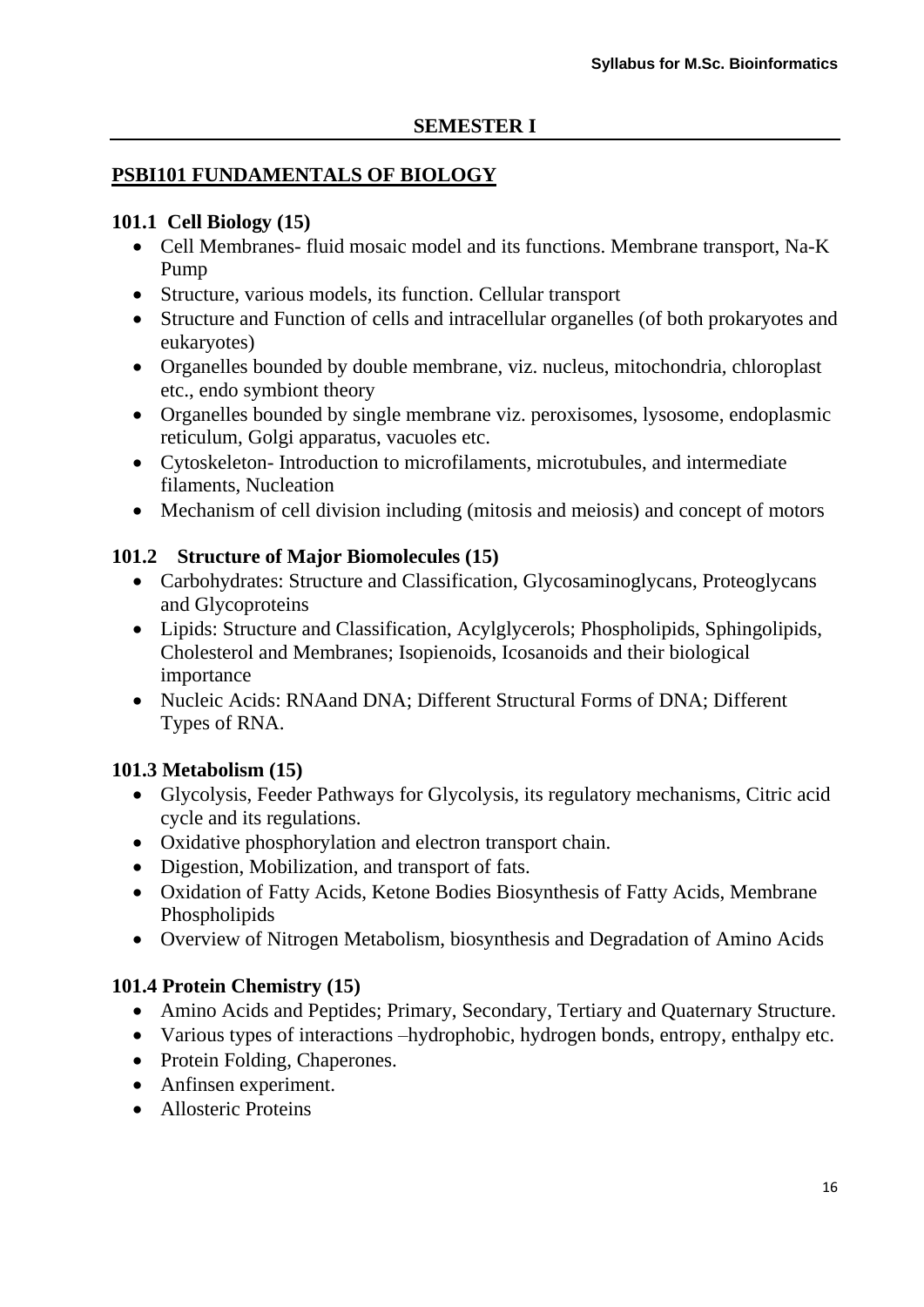## **PSBI102 SEQUENCE ANALYSIS AND TAXONOMY**

### **102.1 Sequence and Structure Databases (15)**

- Major Bioinformatics resources NCBI, EXPASY,EBI
- Literature database eg. PUBMED
- Nucleic acid : GENBANK, EMBL, DDBJ
- Protein structure: domains, motifs
- Protein sequence databases: PIR, SWISSPROT, TrEMBL
- Protein structure databases: NDB, PDB, CCSD.
- Genome Database at NCBI, EBI, TIGR, SANGER
- o Viral genomes
- o Archeal and Bacterial Genomes
- o Eukaryotic genomes with special reference to model organisms (yeast,
- o Drosophila, C*.elegans*, Rat, Mouse) Human, Plants such as *Arabidopsis thaliana*, Rice, etc.
- Repositories for high throughput genomic sequences: EST, STS, GSS

### **102.2 Composite Databases (15)**

- Concepts of derived databases with examples
- History, content and applications of the following databases: Prosite, PRODOM, Pfam, PRINTS, DSSP, INTERPRO, Catalytic site atlas (EBI) etc. with examples

### **102.3 Pair wise Sequence alignment (15)**

- Various file formats for bio- molecular sequences
- Basic Concepts of sequences similarity, Identity and homology
- Definition of homologues, orthologues, Paralogues
- DOT Matrix analysis
- Scoring matrices: Basic concepts of scoring matrix, PAM and BLOSUM series and principles based on which these matrices are derived.Difference between distance & similarity

## **102.4 Dynamic Programming Algorithm (15)**

- Concepts of sequence alignments
- Needleman & Wunch, Smith & Waterman algorithms for Pairwise alignment
- Use of pairwise alignments for analysis of Nucleic acid and Protein
- Sequences and interpretation of results
- Advance sequence analysis methods :QTL,CNP,LOH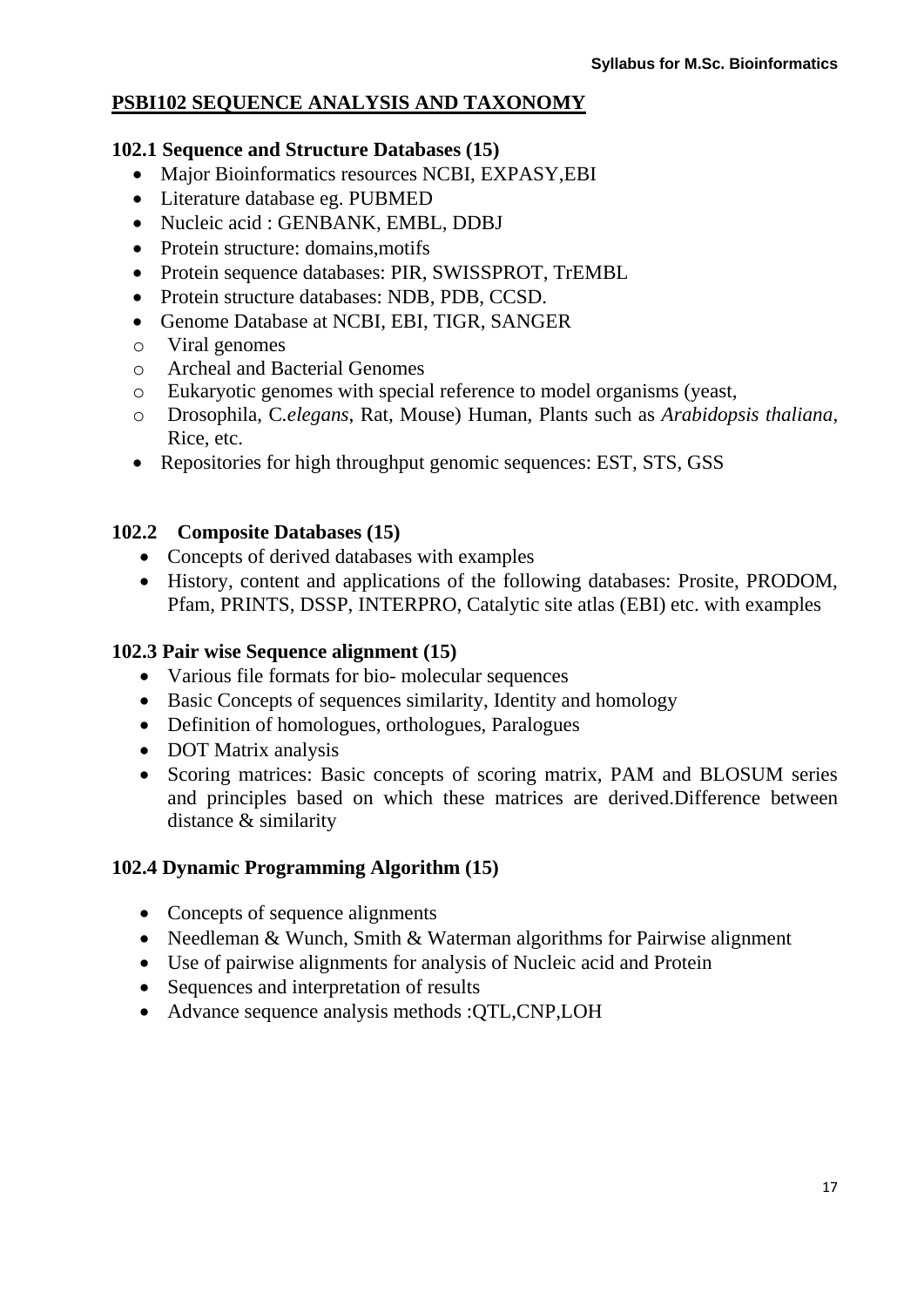## **PSBI103 Biostatistics**

### **103.1 Basics of Mathematics**

- Limits, Complete and Partial Differentials of Function, Integration: Definite and Non definite, Logarithms, Ordinary differential equations (first order), Partial differential equations -example from biology, Additions and Subtraction, Dot product and cross product of vectors, Scalar triple product
- Matrix algebra and Eigen Vectors Addition, Subtraction, Multiplication, transpose inverse and conjugate of matrix, Poisson and Extreme value Distribution Fourier Series, Fourier Transform, Laplace Transform

### **103.2 Statistical Measures (15)**

- Mean, mode, median, Variance, standard deviation, coefficient of variation, Raw and Central Moments upto fourth order, measures of skewness and kurtosis
- Introduction to theory of Probability, Conditional Probability, Bayesian Rules,
- Random variable, Distributions of random variables, Binomial, Poisson, Geometric,Normal distribution, Central Limit Theorem. Normal approximation to Binomial and Poisson distributions

### **103.3 Bivariate Distribution (15)**

- Discrete and Continuous. Marginal distributions.
- Conditional distributions independence
- **Linear Regression:**
- o Fitting of a straight line by Least Squares
- o Fitting of curves reducible to linear forms by transformation. Concept of Linear Regression Model with more than one explanatory variables Formulae of (Ordinary Least Square) OLS estimators of regression coefficients and their variances

### **103.4 An Introduction to statistical inference (15)**

- Hypothesis testing: Simple and composite hypotheses ,Null and alternative hypotheses critical region Type I and Type II errors Level of significance p- value, power of a test
- Test of significance viz. Z test, t test, pair t test, chi2tests
- Non parametric tests: Single sample tests—Run test, sign test
- Two sample tests- Run test, sign test median test, , Kruscal-Wallis test

**PSBI104PROGRAMMING LANGUAGE & DATABASES**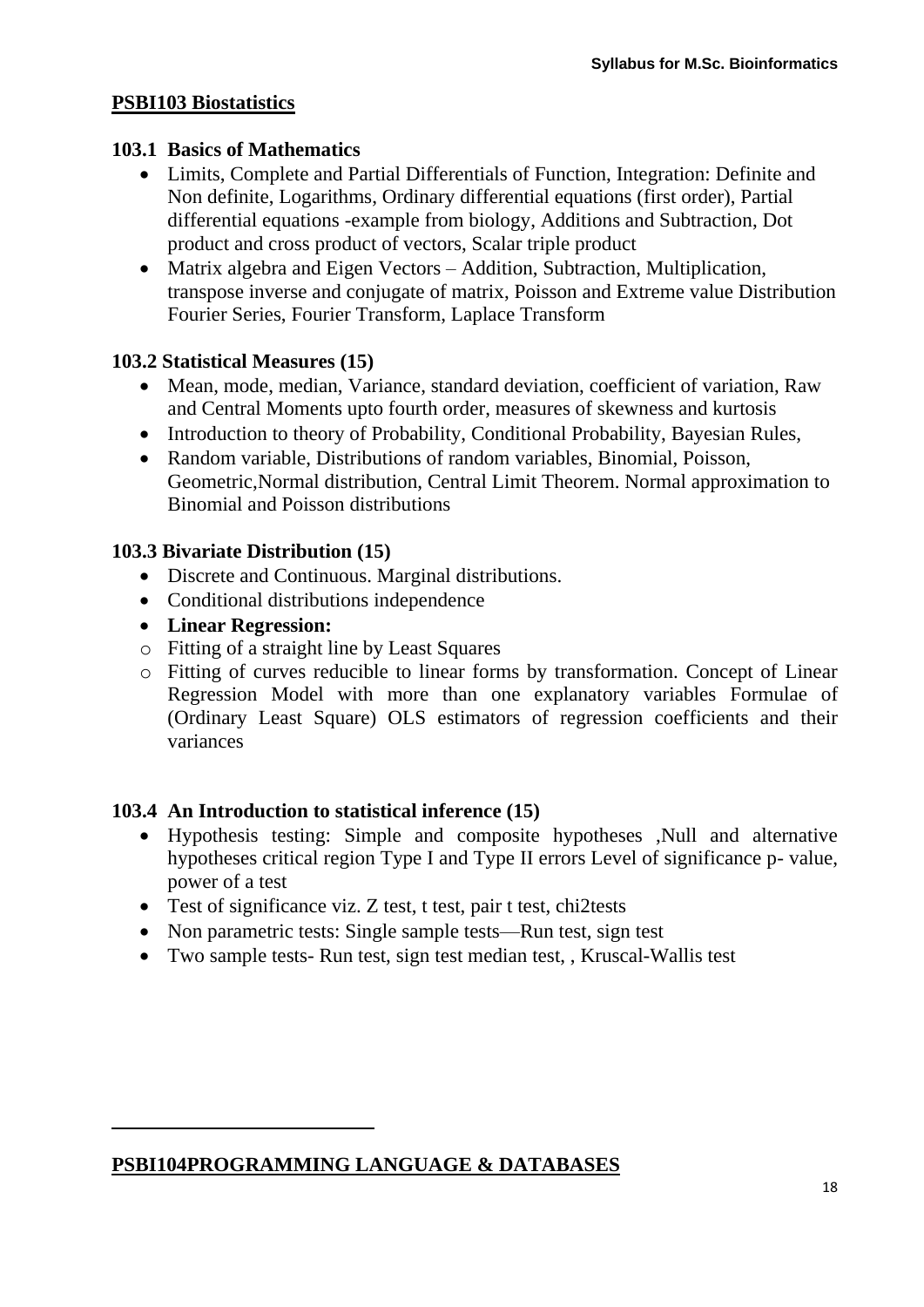## **104.1 Fundamentals of Computing and introduction to Database systems (15)**

- Overview and functions of a Computer System
- Memory: Register, buffer, RAM, PROM, EPROM, EEPROM
- Overview of various computer threats viz. Trojan horses, viruses etc.
- Operating systems concepts(Windows, Unix, Linux)
- Software Development Life cycle (SDLC)
- Concepts of various types of Databases
- Data models
- $\bullet$  Instances & Schemes
- $\bullet$  E R Model:
- o Entity and entity sets
- o Relations and relationship sets
- $O$  E R Diagram
- o Reducing E- R diagram to tables
- Network Data model: Basic concepts
- Big data storage: Cloud computing

# **104.2 Introduction to C (15)**

- Introduction to software programming
- Data types in C, int, float char etc
- Control statements, if, else, else if, loops like for, while, do while, Switch, break, Continue etc.
- Arrays (single and double), Sorting and searching method in array (linear  $\&$ Binary)
- Functions (call by value, call by reference)
- Pointers (pointer to functions, pointer to array, pointer to structure)
- Structure in C and string manipulations
- Basic Input output and File handling etc.

# **104.3 Introduction to C++ (i) (15)**

- Input and Output :cin, cout, escape sequences, include directives and Namespaces, indenting and comments, operator precedence
- Functions
- Function prototypes, built in functions and user defined functions, function overloading, call by reference, call by value, const member functions, inline and recursive functions, math library functions
- Derived data types
- Structure in  $C++$  and string manipulations
- Basic Input output and File handling etc.

# **104.4 RDBMS (15)**

- Relational database design; Oracle objects Tables, Views, Indexes,
- Sequences; Synonyms, Snapshots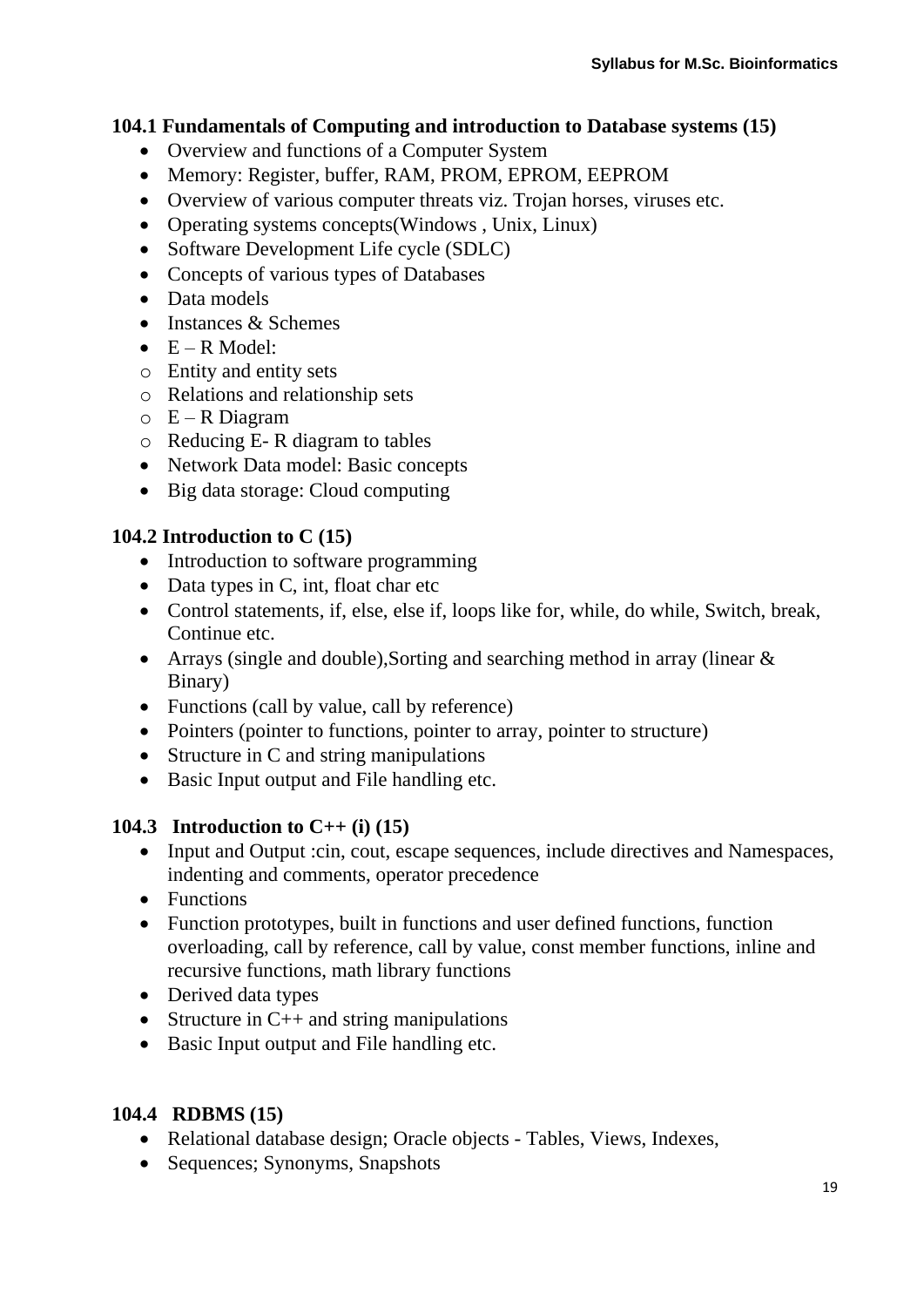- Databases table space, Data file, Blocks, Extents, Segments
- Oracle Background Processes, Control files: Oracle memory Management
- Security, Grants, Roles, Privileges
- DBA Oracle server Manager; Export- Import/ SQL Monitor Backup & recovery( Archiving); Physical storage & Logical storage
- Oracle Reports Reports Features; Full Integration with Forms and graphics
- Data Normalization

#### **SEMESTER I PRACTICAL SYLLABUS**

### **PSBIP101**

- Identification of various stages in mitosis and meiosis from permanent slides
- Biochemical estimation of carbohydrates
- Biochemical estimation of proteins

### **PSBIP102**

- Search methods viz. Basic, Advanced and LIMITS w.r.t NCBI, EBI, Swiss-Prot, PDB etc.
- Submission Of Biological Sequences
- Biological Databases: Study of different Biological databases (esp. the ones given below), Format, their distinguishing features, Uses and Applications
- Sequence databases: EMBL, DDBJ, GenBank, UniProt, PIR, TrEMBL
- Domain database: Prosite, PRINT, Pfam, BLOCK
- Structure database: PDB, protein explorer
- Specialized database: KEGG, PUBMED, OMIM

## **PSBIP103**

• Report on Industrial minimum one visits  $-$ 

## **PSBIP104**

- SQL: Creating databases in Oracle, using various data types and granting privileges, Use of SQL Server and mySQL
- Writing programs on C viz:
	- o Finding prime numbers, Fourier series.
	- o Reading a DNA sequence, Translating into RNA sequence.
	- o From DNA or RNA to Polypeptide sequence.
- Use of statistical packages such as SPSS or Matlab or R statistics packages etc.
- Population distribution studies, Performing statistical tests such as chi square, ANOVA etc.

### **SEMESTER II**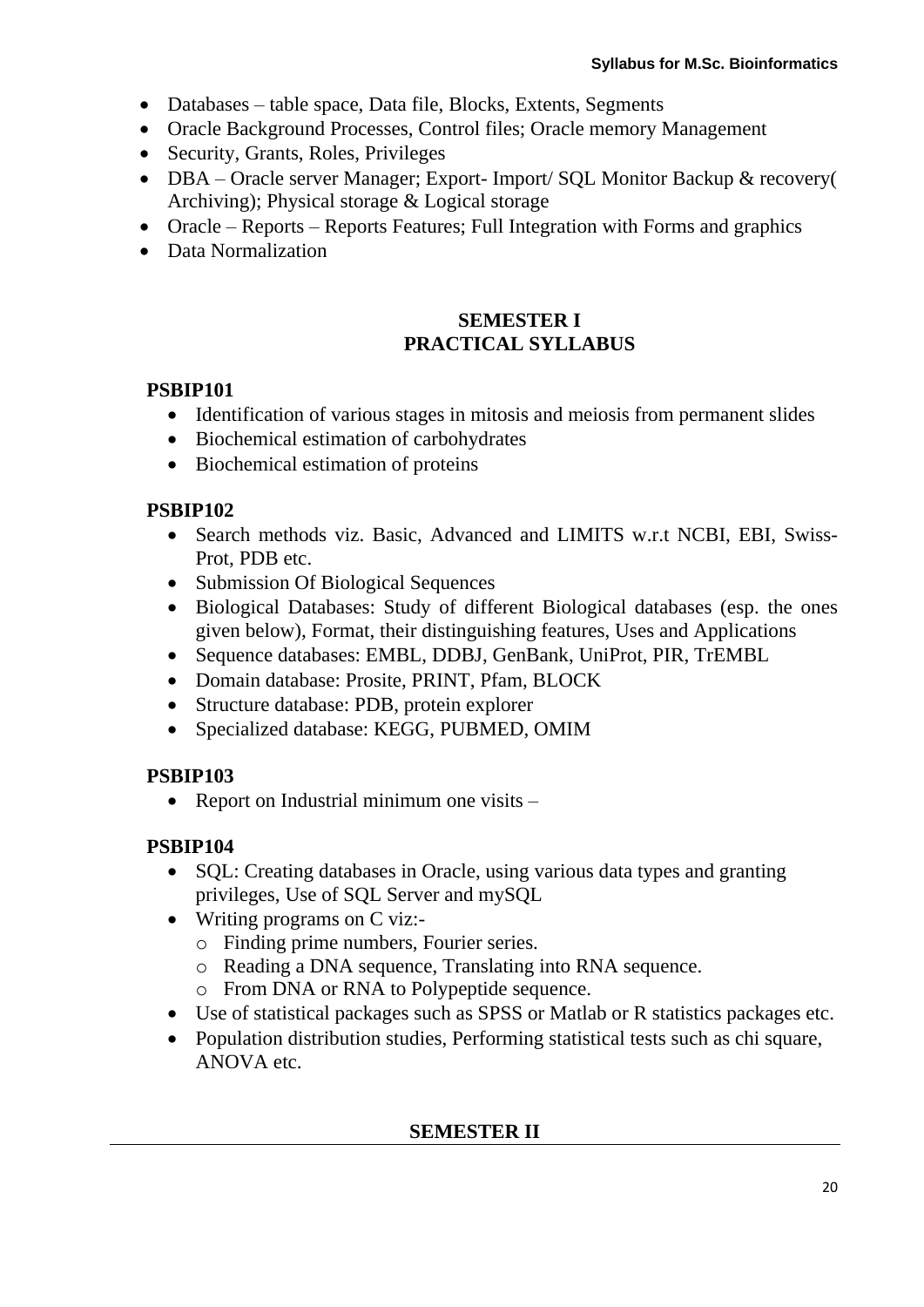## **PSBI201 FUNDAMENTALS OF BIOLOGY**

### **201.1 Enzyme Kinetics (15)**

- Introduction to Enzymes
- Units of activity, coenzymes and metal cofactors.
- Temperature and PH effects
- Michaelis Menten Kinetics
- Feedback inhibition and activation
- Ribozyme and abzymes

## **201.2 Concept of Central Dogma / Concept of Gene & Gene Organization (15)**

- DNA Replication, various enzymes involved, DNA topology, super coiling of DNA, origin of replication
- Operon model in prokaryotes and eukaryotes, *lac* operon, *trp* operon
- Transcription enzymes involved, sigma factor, DNA binding sites, initiation, elongation and termination
- Translation or protein synthesis enzymes or factors involved polyribosome
- Gene splicing, post translation modifications etc.

## **201.3 Cell – Cell communication and Signal transduction (15)**

- Signaling Pathways differentiation and programmed cell death (apoptosis)
- Cell Junctions, Cell Adhesion, Extracellular Matrix and integrins
- Cell–Cell interaction and signal transduction, signaling by hormones and
- Neurotransmitters

## **201.4 Recombinant DNA Technology (15)**

- History of rDNA Technology, enzymes involved restriction endonucleases, ligases etc.
- Cloning vectors plasmids, bacteriophage vectors for eukaryotes- YAC.
- DNA manipulation–cutting and joining DNA using nucleases and ligases, linkers and adapters
- Cloning strategies, construction of libraries
- Transformation of DNA into host cells, Screening for recombinants, blue white screening
- Application of recombinant DNA technology

# **PSBI202: SEQUENCE ANALYSIS & TAXONOMY**

## **202.1 Heuristic Methods of Sequence Alignment (15)**

- BLAST algorithms
- Psi blast and PHI Blast algorithm
- FASTA algorithms
- Various versions of basic BLAST and FASTA.
- Online use of the tools and interpretation of the results.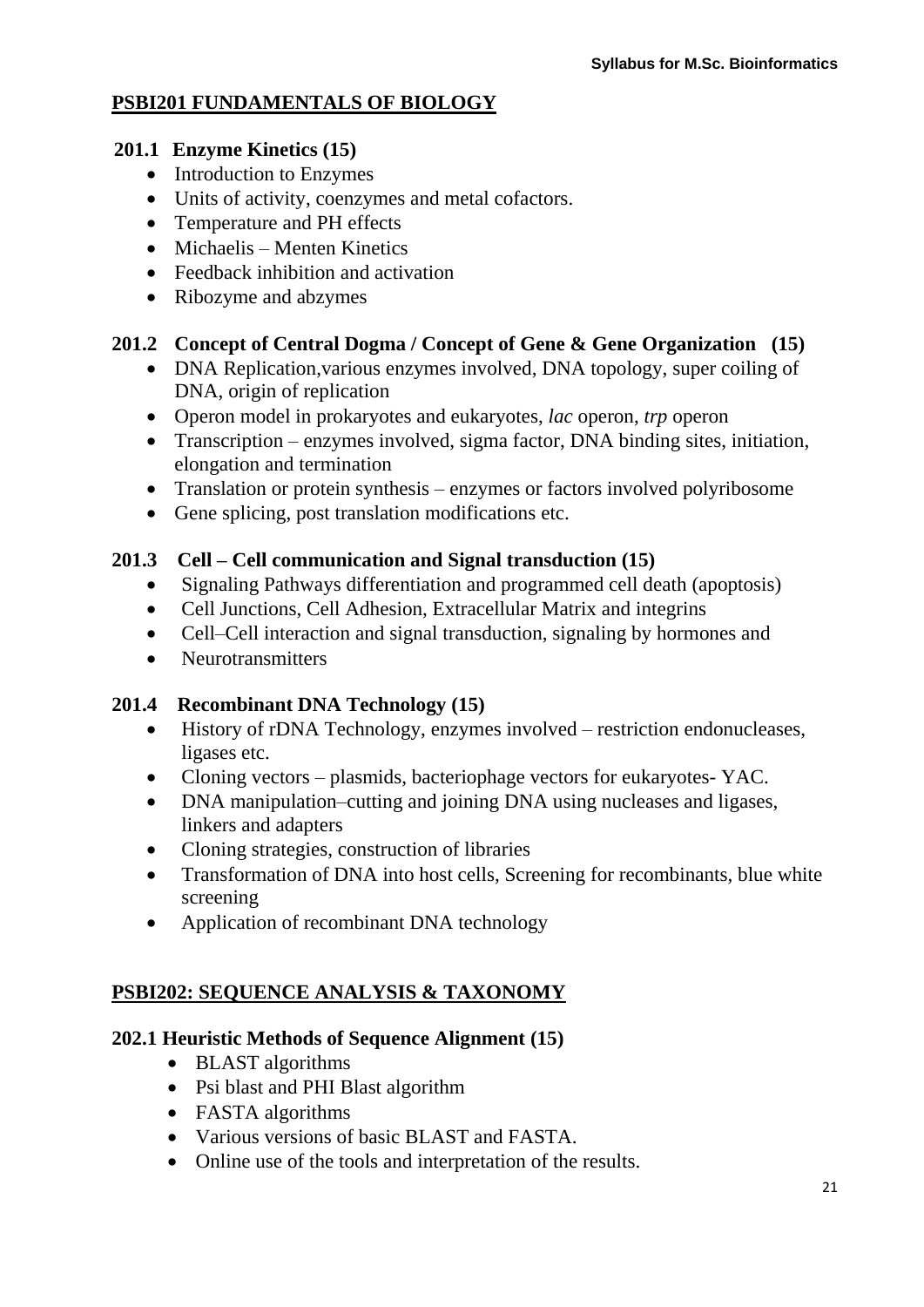## **202.2 Multiple sequence alignment (15)**

- Concept of multiple sequence alignment and various applications of MSA.
- Concept of dendograms and its interpretation.
- Algorithm in MSA and its application
- Profiles , PSSM and its application

### **202.3 Taxonomy and Phylogeny (15)**

- Basic concepts in Systematics, taxonomy and phylogeny
- Nature of data used in taxonomy and Phylogeny
- Definition and description of Phylogenetic trees and various methods
- Clustering method -UPGMA
- Cladistic method Parsimony
- Phylogenetic Analysis softwares Phylip, PAUP

### **202.4 Data Mining (15)**

- Concept of Data mining and definition of sequence patterns, motifs, blocks
- Various types of pattern representation
- Applying Data mining to global database
- Applying Microarray Data
- Data warehousing

## **PSBI203: IMMUNOLOGY AND BIOINFORMATICS**

### **203.1 Introduction to Immune systems (15)**

- Innate and adaptive immunity in vertebrates
- Antigen processing and presentation
- Contemporary challenges to the immune system
- Autoimmune diseases
- Antibodies
- Immunoglobulin classes and subclasses
- CDR and LDR regions and sequence numbering
- Immunogenetics & immunogenomics
- Hybridoma technology : applications
- Humanization of antibodies by design

### **203.2 Receptors and MHC (15)**

- Membrane receptors for antigen
- The B-cell, T-cell surface receptor- BCR and TCR
- The major histocompatibility complex (MHC) its polymorphism, Causes polymorphism ,supertypes
- Epitopes
- Affinity Maturation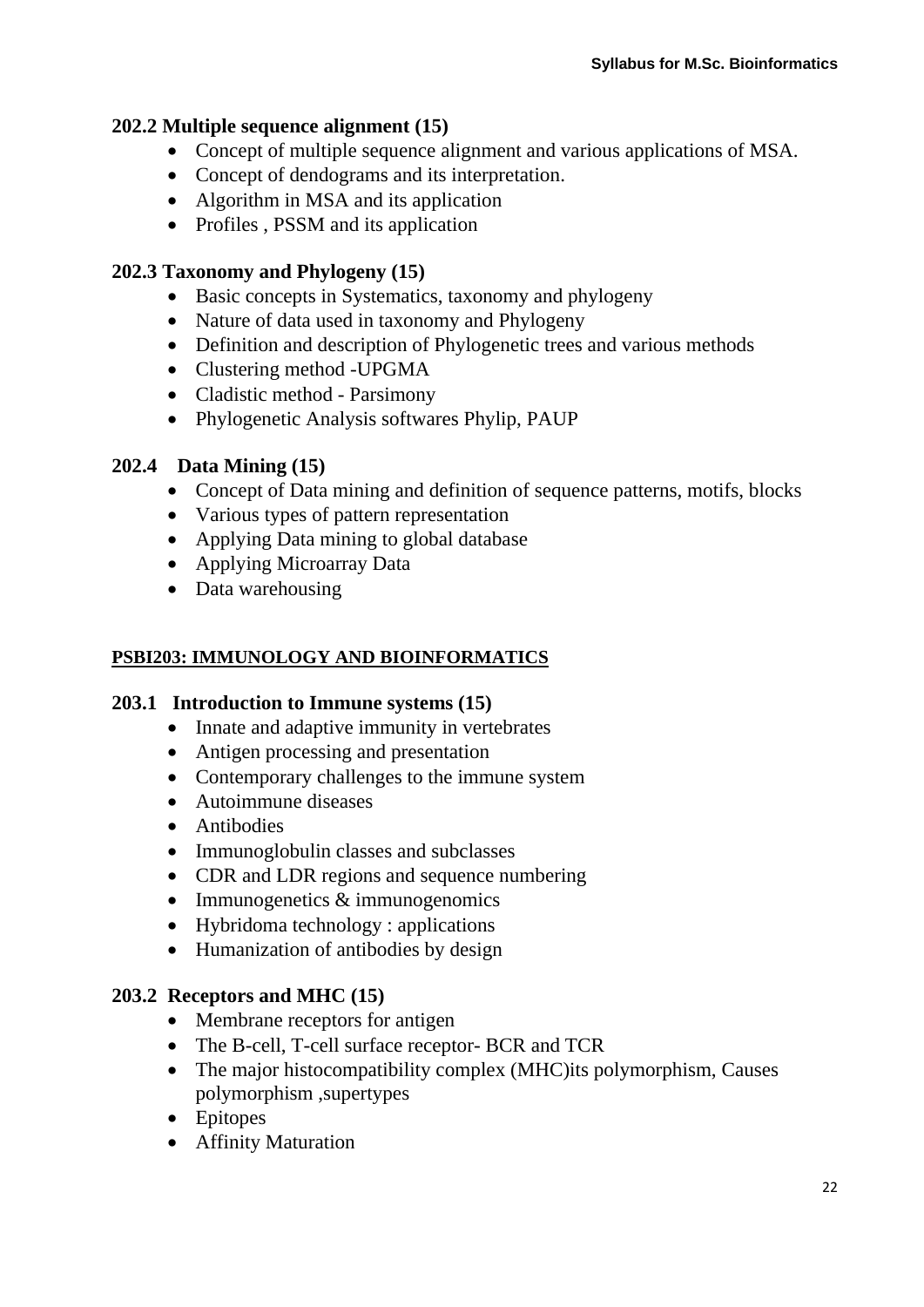- Recognition of Antigen by B cells
- Neutralizing Antibody

## **203.3 Immunoinformatics and Vaccinology (15)**

- Overview of immunoinformatics.
- Databases & tools: IMGT & IEDB, BciPep, Epitome, CED, Ag-Ab.
- Molecular interactions
- Specificity, characterization
- Ag-Ab: Sequential and conformational epitopes
- MHC- peptide designing tool.
- T cell, B cell epitope prediction tool.
- Categories of vaccines
- Reverse vaccinology
- Rational Vaccine design
- Evolution and escape due to variations

### **203.4 Patinformatics (15)**

- IPR: Patents and reading the patent.
- Patinformatics
- Patent prosecution
- Copyrights

# **PSBI204 PROGRAMMING LANGUAGE & DATABASES**

### **204.1 SQL (15)**

- Select statement
- Data definition statement; Data Manipulation Statements
- Data Control Statement
- Other Database Objects (Views, Sequences, Synonyms); Introduction to Application
- Program Executor; Standard Controls; Data Access Using data Control
- Connecting to Oracle

### **204.2 Introduction to Linux (15)**

- History and design
- Principles of Linux
- Functions of Linux OS
- Basic shell commands
- Understanding Linux file permissions
- Basic script building
- File creation in Linux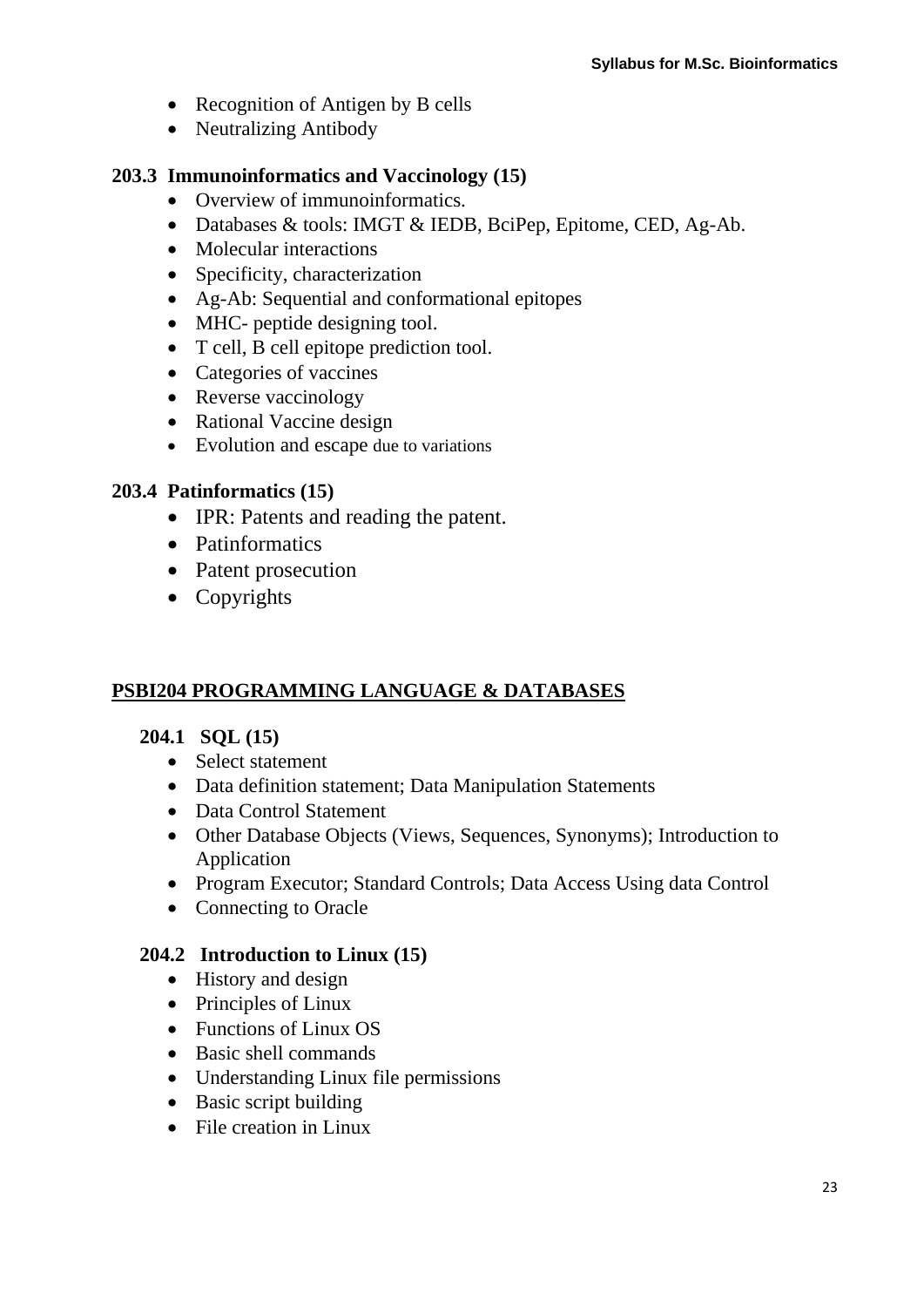### **204.3 HTML & XML (15)**

- Introduction to HTML and XML, basic HTML tags
- Tables , hyperlinks, Image Insertion, marquee image mapping, Frame set
- HTML forms, Get and Post methods
- Basics of XML
- XML syntax and semantics
- XML Programming (in Java)
- $\bullet$  XML software  $\&$  its applications

### **204.4 Advanced C++ (15)**

- Basics of object oriented programming
- Concept of Object, class, Constructor and Destructors
- Inheritance, Data encapsulation
- Polymorphism
- Virtual function and friend function

### **SEMESTER II PRACTICAL SYLLABUS**

### **PSBIP201**

- Biochemical estimation of lipids
- Biochemical estimation of DNA
- Biochemical estimation of RNA

### **PSBIP202**

- Use of BLAST and its variants (specialy PSI and PHI Blast) for the identification of very similar and divergent sequences
- Use of FASTA and its comparison with BLAST
- Multiple sequence alignment using ClustalW and preparation of simple phylogenetic trees using Tree View etc.

## **PSBIP203**

• Report on Industrial visits – minimum one

### **PSBIP204**

- Linux: Basic Shell scripting: Files and directories (Listing, viewing, copying, making.).
- Using gcc compiler (Programming using  $C/C_{++}$ ).
- Preparing a sample web pages in HTML and XML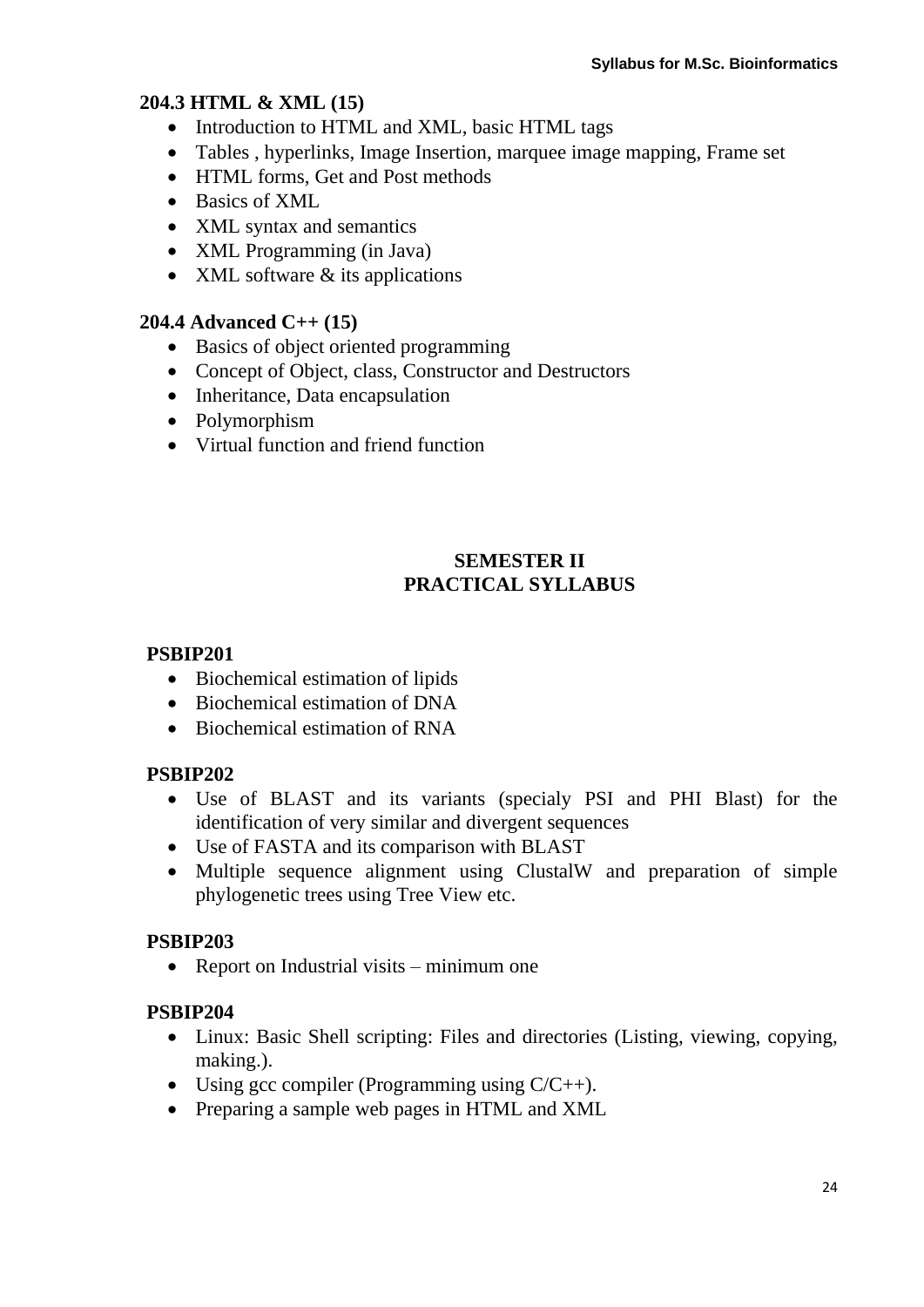Writing programs based on advanced C++ viz :Demonstrate hybrid inheritance using C++, Runtime Polymorphism using Virtual Functions, Friend Function, friend class, Function overloading, Constructor overloading, this pointer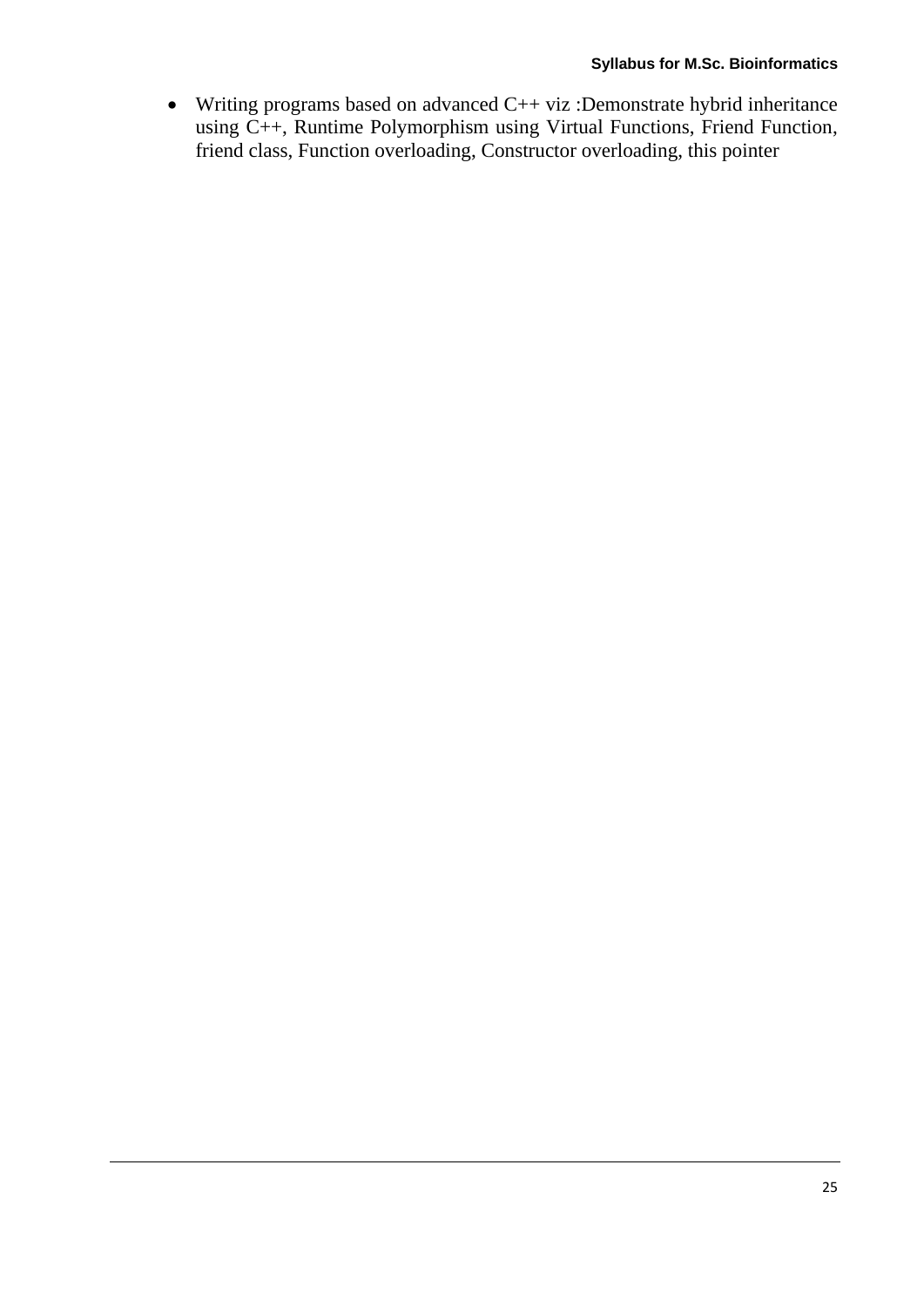### **SEMESTER III**

### **PSBI301 MOLECULAR MODELLING & DRUG DESIGNING**

#### **301.1 Introduction to Molecular Modeling (15)**

- Concepts of Molecular modeling, chirality and stereochemistry
- Theory and Practice of Energy minimization, Monte Carlo. Definition of the potential energy surface of a molecule, force field and generic form of a forcefield.
- Differences between molecular mechanics energy and the quantum mechanical energy of a system.
- Differences between Class I, Class II and Class III forcefields.
- Parametrization of a forcefield.
- Molecular Dynamics simulation: Major steps, Simulation models such as coarse grained, bead rod & bead spring models, Ensembles- microcanonical, canonical, isobaric-isothermal & grand canonical ensembles

#### **301.2Cheminformatics (15)**

- Storage & Retrieval methods
- Modeling of small molecules and conformer generation
- Databases of small molecules (PubChem, ZINC etc.)
- Structure activity
- Chemo-informatics tools for drug discovery

#### **301.3 Combinatorial Chemistry (15)**

- Analysis and design of combinatorial libraries
- Combinatorial chemistry
- Chemical Database Preparation for Compound Acquisition or Virtual Screening
- Preparing a Dataset for Compound Acquisition using Similarity and Diversity

#### **301.4 Drug Designing (15)**

- Physicochemical properties of drugs & Introduction to drug designing
- Concept of receptor/target site
- Lead identification and structure modification
- Concepts in molecular recognition, Drug like properties and associated empirical rules, structure based drug design
- Conformational search technique
- Target structure based Drug Design (Active site identification),
- The identification of novel drug targets (e.g. via the de-orphanisation of G-protein coupled receptors)
- Pharmacophore maps and filters for drug-likeliness and ADME

### **PSBI302 PROTEOMICS AND GENOMICS**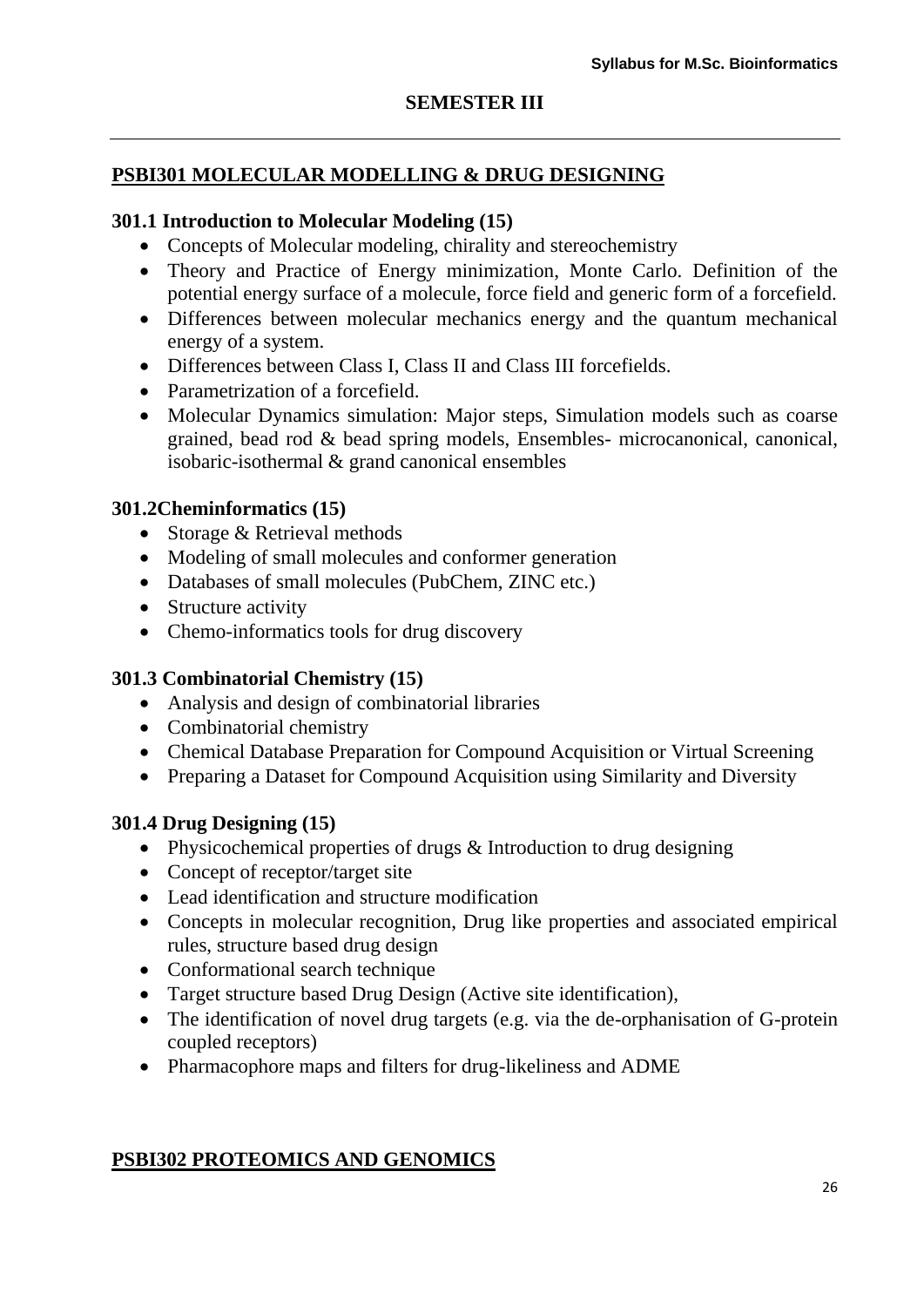### **302.1 Tools to study structure of Molecule (15)**

- Microscopic techniques
- UV visible spectroscopy,
- X-ray diffraction, Bragg's law.
- Crystallography.
- IR, ESR and NMR

### **302.2 Techniques for separation (15)**

- Gel-Electrophoresis, PAGE, 2-D electrophoresis
- Gel filtration chromatography, ion-exchange chromatography, HPLC etc.
- Centrifugation techniques

### **302.3 Detection of known molecule (15)**

- Protein/DNA/RNA probes, southern and western blotting, In situ hybridization
- Flow cytometry
- Principles of thermal cyclers, Primer designing
- Polymerization chain reaction, Real time PCR etc. gDNA and cDNA amplification using PCR, screening of gene libraries & their uses
- Introduction to next generation sequencing (Tools like Chip-seq at Expasy)

## **302.4 Sequencing of nucleic acids and proteins (15)**

- Principle of DNA and protein sequencing
- Protein extraction &purification
- Protein separation and identification
- Protein fingerprinting for medicinal plants
- Concepts of post transitional modifications w.r.t to proteins

## **PSBI303APPLICATION OF BIOINFORMATICS**

### **303.1 Secondary Structure Prediction of Protein (15)**

- Secondary structure: basic principles on which the prediction methods of first, second and third generation are based
- Algorithm of Chou-Fasman, GOR methods, other methods, predicting secondary structures using these methods and analysis
- Concepts in measuring the accuracy of prediction (O3, segment overlap, Mathew's correlation coefficient etc.)

## **303.2 Tertiary Structure Prediction of Protein (15)**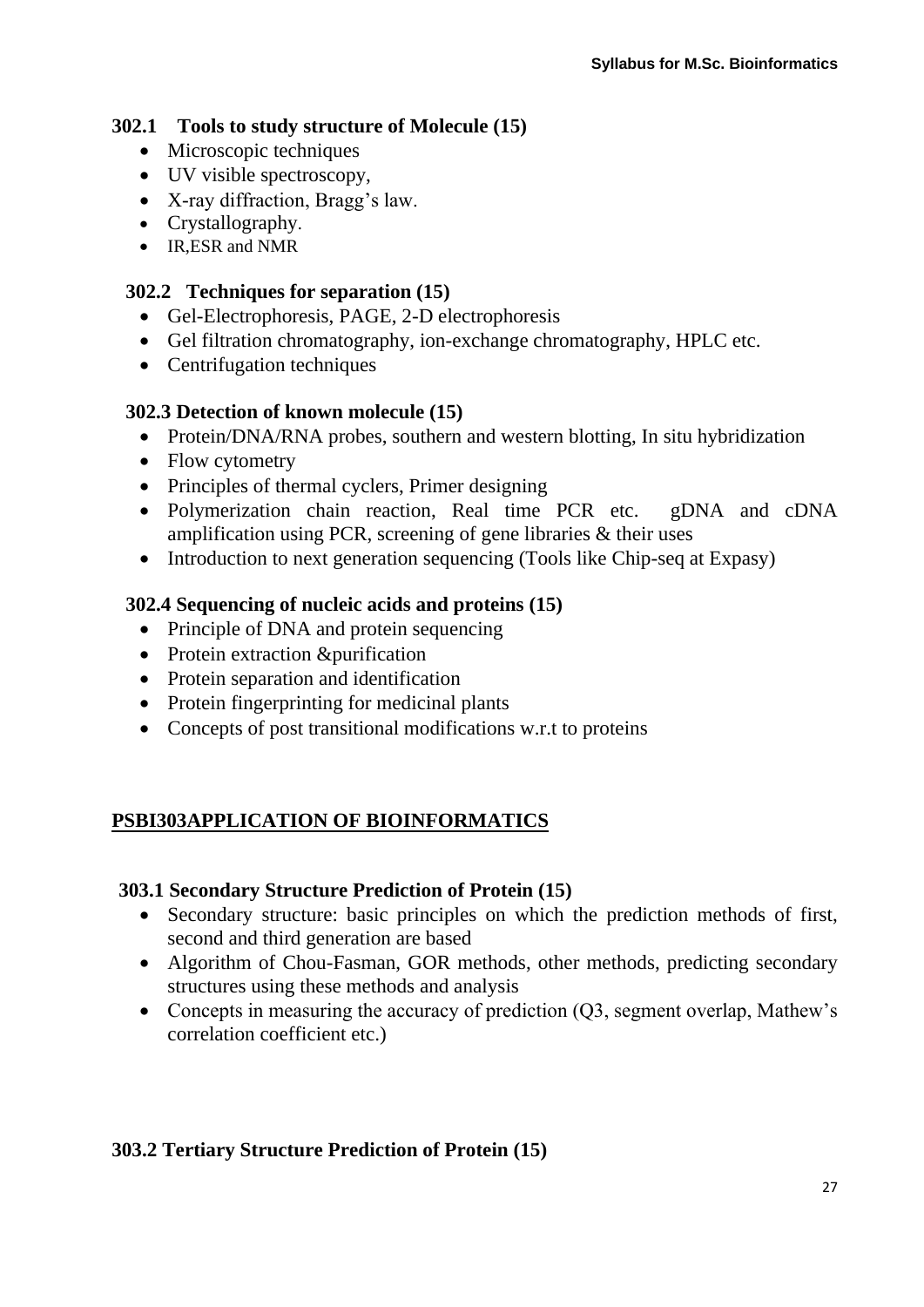- Tertiary structure: theoretical basis of the methods for structure prediction (sequence similarity / identity of target protein with protein of known structure, fundamental of protein folding etc.) and choice of appropriate prediction approach
- Basic principles and protocol of homology modeling, databases of models
- Concepts in 3D structure comparison
- Prediction of structural classes, motifs, folds and domains; HSSP, SCOP, FSSP and CATH.
- Algorithm such AS FSSP, VAST, and DALI etc.

#### **303.3 Bioinformatics Perspectives on Human Diseases (15)**

- Predictions of genes, promoters, splice sites, regulatory regions: basic principles, application of methods to prokaryotic and eukaryotic genomes and interpretation of results. (Synteny and gene order )Mutations and diseases
- Basic concepts on identification of disease genes; role of bioinformatics –OMIM database, reference genome sequence , integrated genomic maps, gene expression profiling

#### **303.4 Markov and Hidden Markov models (HMM) (15)**

- Markov chains: The Markov property, transition probabilities, classification of states, estimation of transition probabilities
- Hidden Markov models: model structure, transition and emission probabilities
- Hidden Markov models for Pair wise alignment: Global and local alignment models
- Generalized pair HMM used in gene prediction

### **PSBI304 CONCEPTS IN COMPUTING**

### **304.1 Introduction to OOPs concept and JAVA (15)**

- An introduction to Object-Oriented Programming
- Object-oriented programming and Java
- Introduction to Java basics

### **304.2 Core JAVA (15)**

- Working with objects, Arrays, Conditionals and Loops
- Creating Classes and Applications in Java, methods
- Java Applets Basics, Graphics, Fonts and Color
- Simple Animation and Threads
- Managing Simple Events and Interactivity
- Creating User Interfaces with AWT
- Modifiers, Access Control and Class Design
- Packages and Interfaces
- Exception, Multithreading, Streams and I/O
- Using Native Methods and Libraries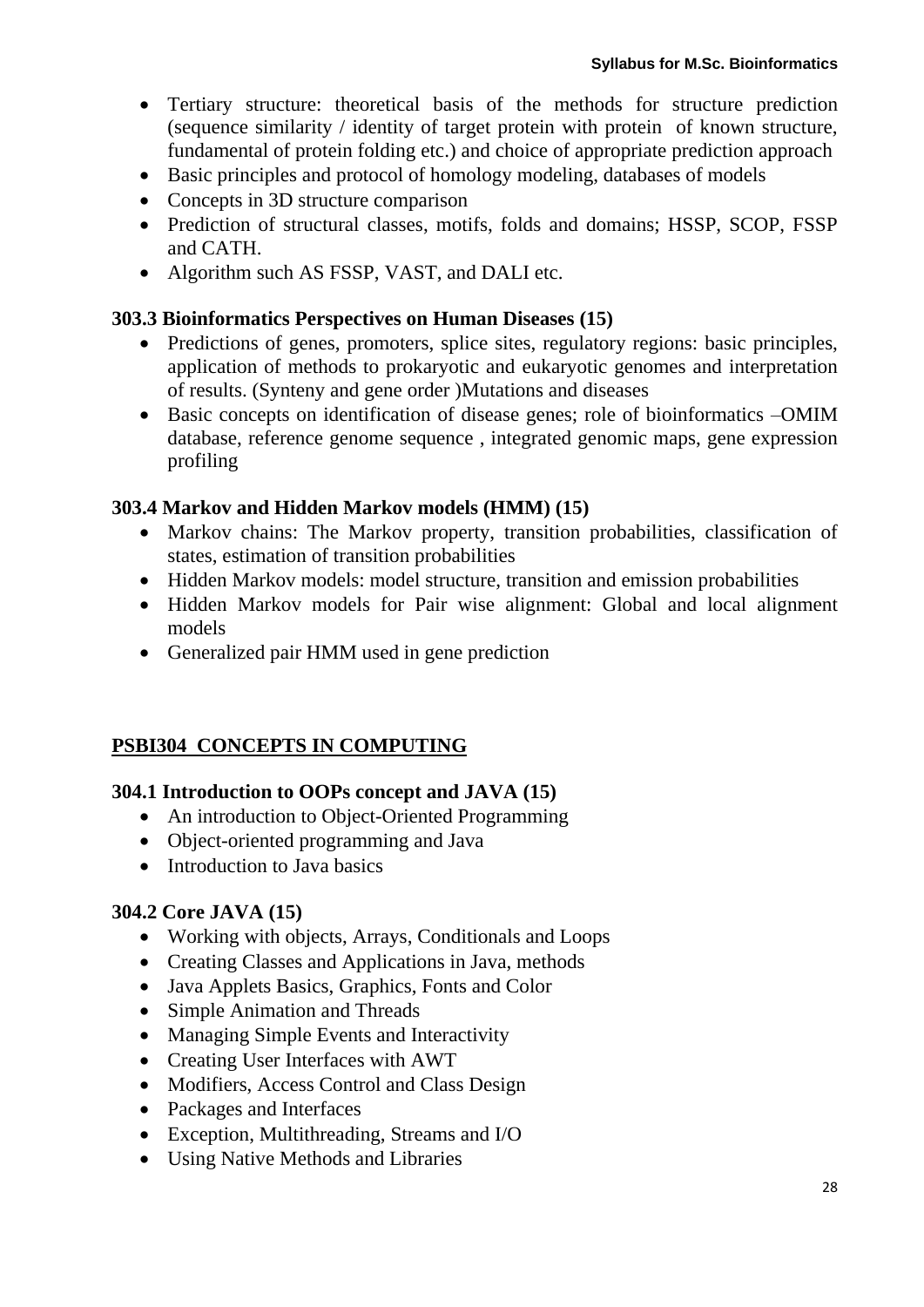### **304.3 JDBC (15)**

- Introduction to JDBC
- Client Server Application
- Java Drivers
- java.sql Package
- Executing SQL Statements

#### **304.4 BioJava (15)**

- Installing BioJava
- Symbols, reading sequences
- Basic Sequence Manipulation (DNA to RNA, Reverse Complement, motif as regular expression)
- Translation (DNA to Protein, Codon to amino acid, Six frame translation)
- Proteomics (Calculate the mass and pI of a peptide)
- Sequence I/O (File Formats conversions)
- Locations and Features (Point Location, Range Location, Feature modifications), BLAST and FASTA (BLAST and FASTA Parser, extract information from parsed results)
- Counts and Distributions, Weight Matrices and Dynamic Programming, User Interfaces

### **SEMESTER III**

## **PRACTICAL SYLLABUS**

### **PSBIP301**

- PAGE separation of human serum proteins
- 2D separation of amino acids, plant pigments using paper chromatography
- IR analysis of a modern drug (e.g. Diclofenac Sodium)

#### **PSBIP302**

- Detection of general signals, regulatory regions and promoter prediction
- Secondary structure prediction using various available tools
- Tertiary structure and function prediction using homology modeling and *ab initio method*
- Validation of predicted structure by SAVS server or verify 3d.
- Visualization of 3D protein structure using Rasmol,VMD, PyMol etc.

### **PSBIP303**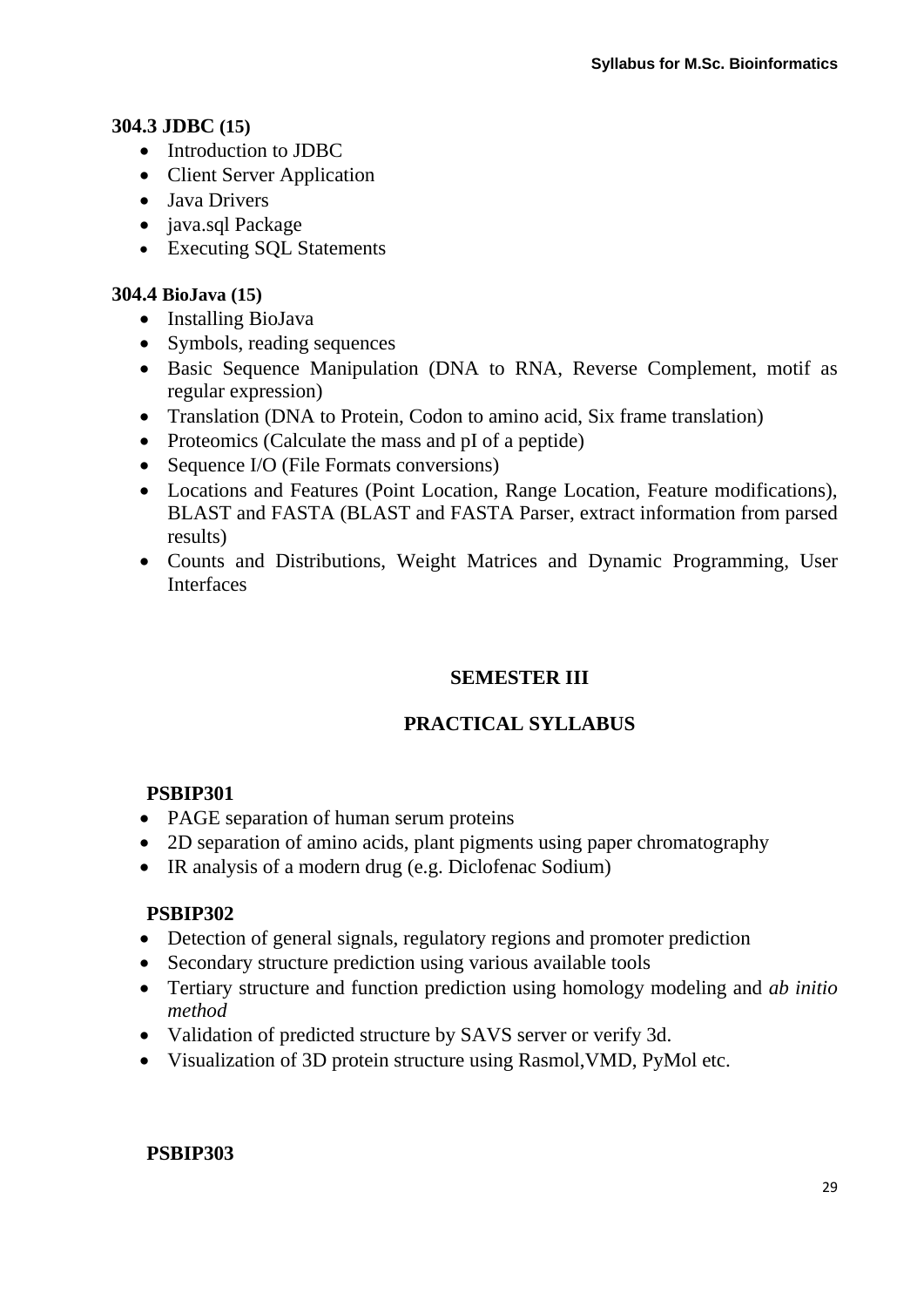• Industry Oriented Practical Training / Industrially relevant Project work. A report should be submitted at the time of examination)

## **PSBIP304**

- Creation of classes and use of different types of datatypes and functions.
- Write programs on interfaces, packages, constructor and function overloading.
- Programs using inheritance, IO streams, file manipulations, exception handling mechanism.
- Programs using Applet, AWT and Frames
- Programs using JDBC with MySql and Oracle
- BioJava practicals w.r.t to mentioned theory syllabus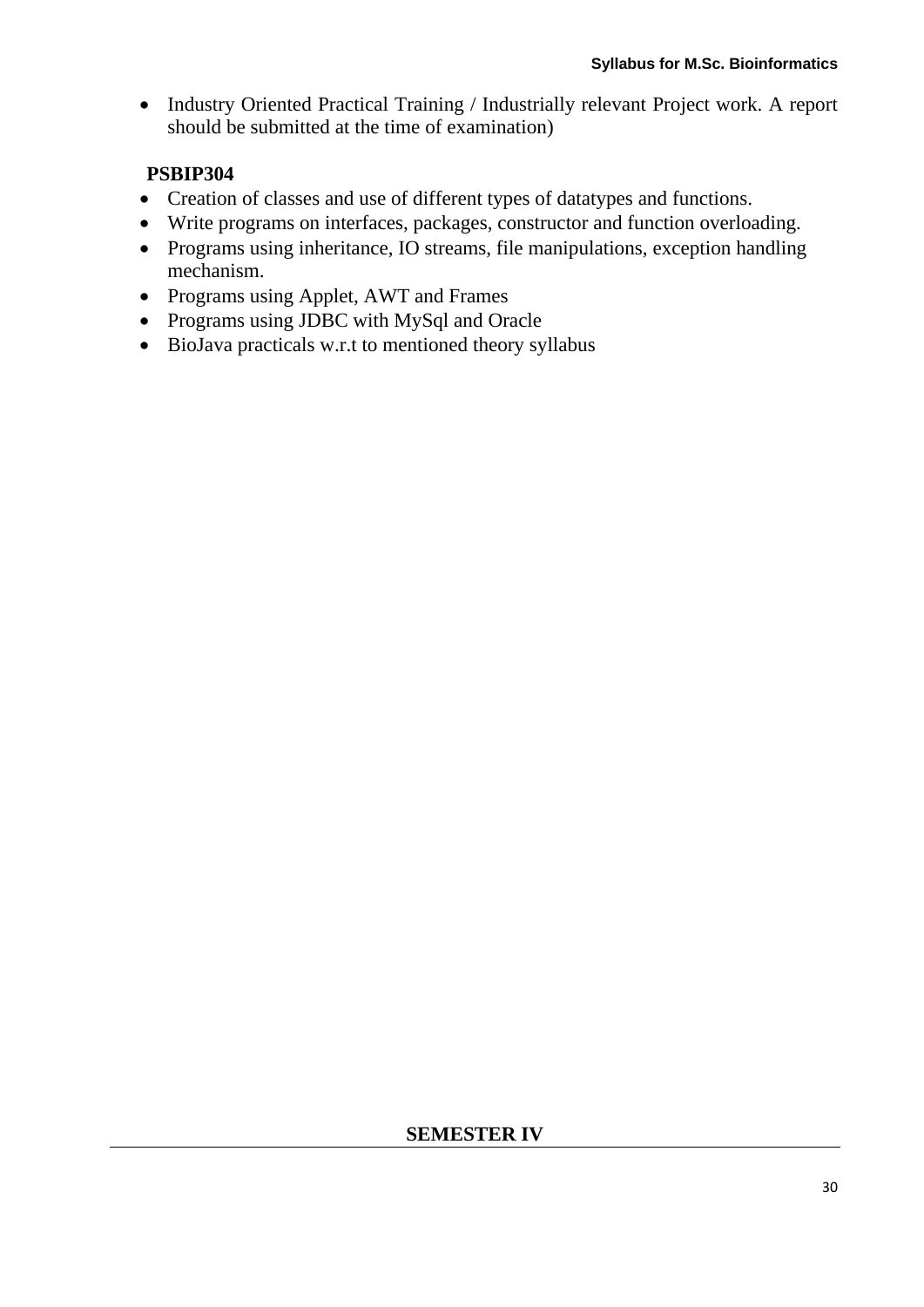### **PSBI401MOLECULAR MODELLING & DRUG DESIGNING**

#### **401.1 Drug Delivery systems (15)**

- Types of drug delivery system
- Dendrimers
- Molecularly imprinted polymers(MIPs), MIPs in Drug delivery
- Introduction to Biomedical micro- and nano-technology
- Liposomes: Enzyme-activated, Photo triggering, Thermo sensitive

### **401.2 Orphan receptors and reverse pharmacology (15)**

- Orphan GPCRs
- Identification of Orphan GPCRs
- Reverse Pharmacology
- Reverse Pharmacology for Orphan GPCRs
- Deorphanisation

### **401.3 QSAR (15)**

- Docking technique
- **QSAR (Quantitative Structure Activity Relationship)**
- 2D QSAR : Linear free energy relationships descriptors for QSAR experimental and theoretical, Hansch analysis, statistical parameters and their significance, correlation coefficient, cross-validated correlation coefficient, standard error, F-value, boot-strap analysis, randomization
- 3D QSAR: CoMFA and CoMSIA

### **401.4 Molecular modeling and drug designing Softwares (15)**

- Gromocs and NAMD
- Autodock
- $\bullet$  HEX
- Discovery studio Visualizer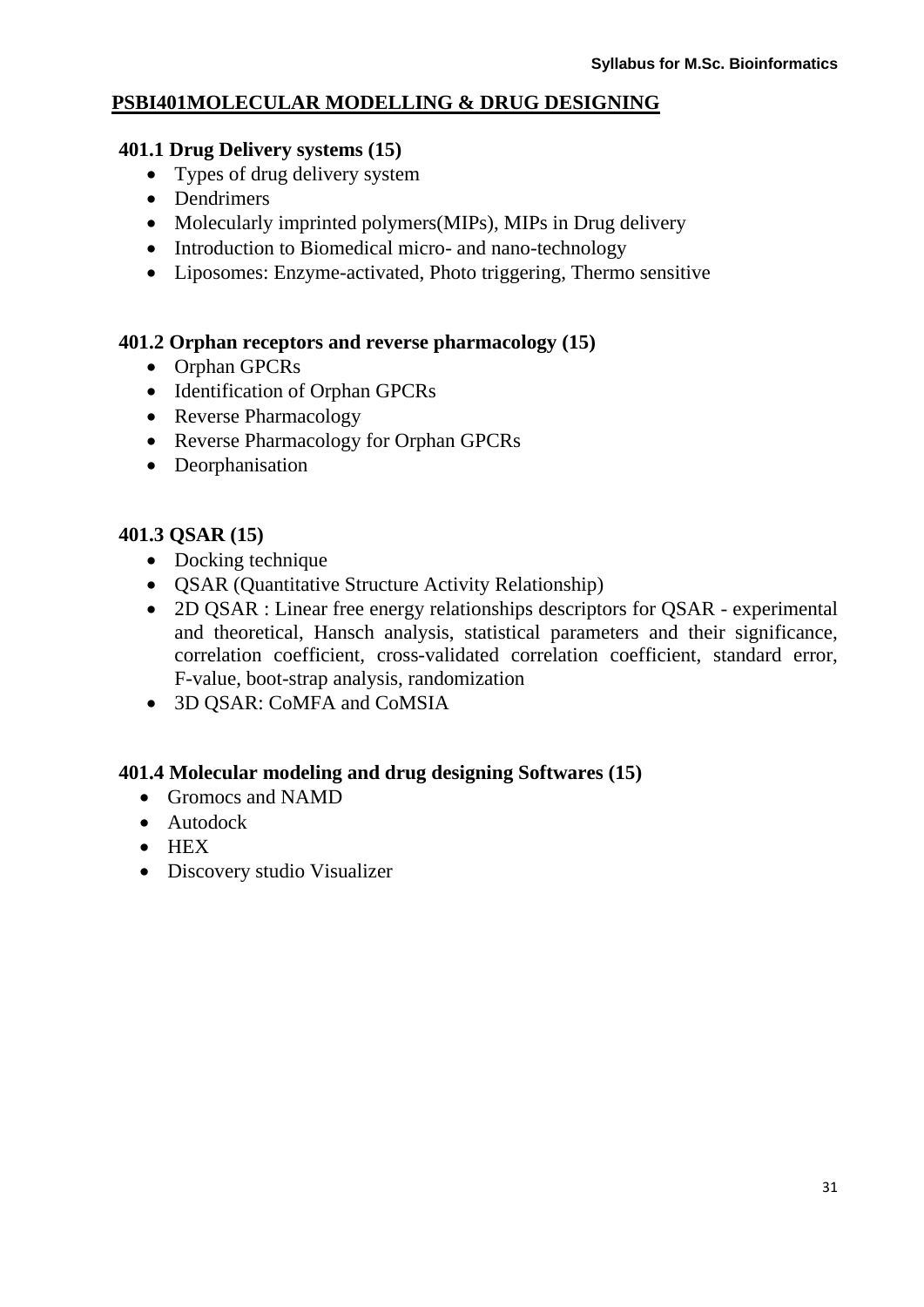## **PSBI402 PROTEOMICS AND GENOMICS**

### **402.1 Global Profiling Technologies (15)**

- Technologies used to detect differential expression of genes: DNA Microarray
- Designing a microarray experiment the basic steps
- Mass spectrometry systems: Liquid chromatography/tandem
- Mass Spectrometry (LC/MS/MS) Systems

### **402.2Genomics (15)**

- Prokaryotic and Eukaryotic genome & their expression
- Comparative eukaryotic genomics: chloroplast, mitochondrial and nuclear genomes
- Gene organization and control of gene expression; manipulation and exploitation in biotechnology
- Major techniques in gene manipulation of plants, Genetic manipulation of chloroplasts
- Genetically modified organism and their applications

## **402.3 Applied Genomics (15)**

- siRNA technology
- Microarray databases: GEO (gene expression omnibus), MAML, the benefits of GEO and MAML
- Promises of microarray technology in treating disease.
- Tools for analysis of human genome w.r.t to NCBI database, FISH technique,
- Human genome project, Features identification and process of genome annotation

### **402.4 Functional Proteomics (15)**

- Protein-protein interaction: Experimental based and *in silico* based predictions (w.r.t tools)
- Yeast two hybrid system
- Study of tools and database for protein- protein interaction: STRING ,MIPS

## **PSBI403 APPLICATION OF BIOINFORMATICS**

### **403.1 Machine Learning Techniques (15)**

- Introduction to Support Vector Machines and their applications
- Introduction to Neural Networks Classifying Samples from two populations using Multilayer Perceptron and back propagation
- Using genetic algorithm and Perceptron for feature selection and supervised classification
- Recurrent and feed forward associative neural networks
- Applications of ANN, SVM etc.
- Random Forest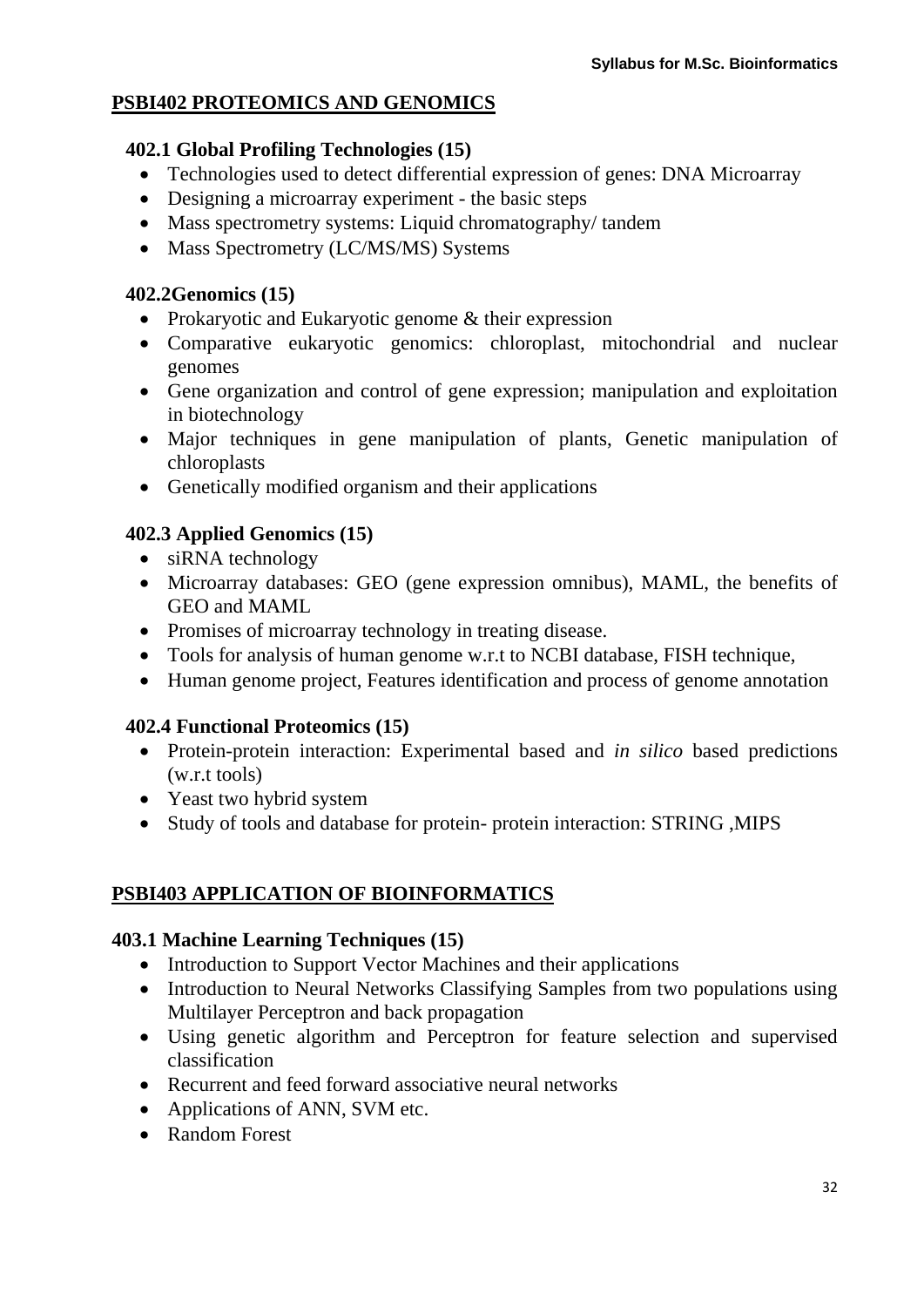#### **403.2 Algorithms and techniques for Microarray analysis (15)**

- Introduction to discrimination or classification concept
- Microarray Data Preprocessing the Data, Measuring Dissimilarity of expression pattern
- Distance and dissimilarity measures Visualizing microarray data, Principal Component analysis, PCA and
- Microarray Data Cluster Analysis and Microarray Data-means Clustering, Hierarchical Clustering, Self Organizing Maps (SOM)

#### **403.3 Medical Informatics (15)**

- Ethics, patient confidentiality and data protection
- Sources of medical data
- Clinical data: application of linear based models, search algorithms, ANNs, SVMs to case study data
- EHR, Electronic patient records
- Data protection act
- Databases of medical informatics: VISTA, OPEN EMR, OPEN EHR

#### **403.4 Bioinformatics and systems biology (15)**

- The search for biomarkers: use of the genome; use of the proteome; sequence etc. analysis of biomarkers Interrogation and investigation of molecular pathways
- Bioinformatics and systems biology
- Systems biology and modeling, system level understanding of biological systems
- Virtual cell

### **PSBI404 CONCEPTS IN COMPUTING**

#### **404.1 Introduction to Perl and data types (15)**

- Introduction: What is Perl? Why use Perl in Bioinformatics? History of Perl, Availability, Support, Basic Concepts
- Scalar Data: What Is Scalar Data?, Numbers, Strings, Scalar Operators, Scalar Variables, Scalar Operators and Functions
- Arrays and List Data: What Is a List or Array? Literal Representation, Variables, Array Operators and Functions, Scalar and List Context
- Control Structures: Statement Blocks, basic I/O
- Hashes, Hash Variables, Literal Representation of a Hash, using Hashes.
- Subroutines, System and User Functions, The local Operator
- Using Bioperl

#### **404.2 Regular Expressions in Perl (15)**

- Concepts of Regular Expressions, Simple Uses of Regular Expressions, metacharacters, quantifiers etc.
- Pattern matching, substitution
- split and join Functions, Formatting Data, Sorting, Transliteration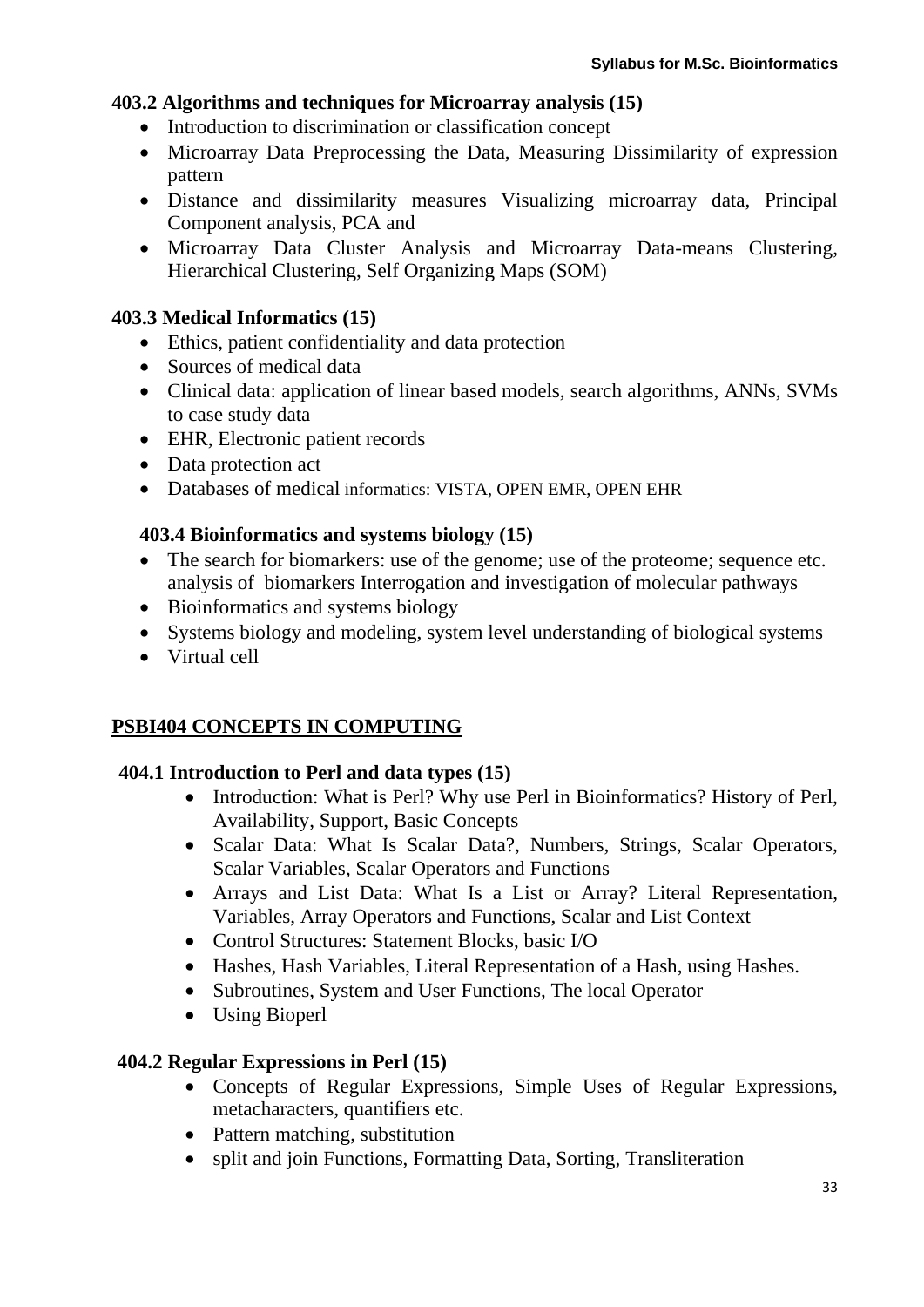• Finding a Substring, Extracting and Replacing a Substring, Variable-length Parameter Lists, Notes on Lexical Variables

### **404.3 File Handling and Directories in Perl (15)**

- File handles and File Tests, Opening and Closing a File handle, die, Using File handles
- Directory Access, Moving Around the Directory Tree, Globbing, Directory Handles, Opening and Closing a Directory Handle, Reading a Directory Handle
- Process Management

### **404.4 CGI Perl and Database connectivity (15)**

- System Information: Getting User and Machine Information, Packing and Unpacking Binary Data, Getting Network Information
- Database Manipulation: DBM Databases and DBM Hashes, Opening and Closing DBM Hashes, Fixed-Length Random-Access Databases, Variable-Length (Text) Databases, Win32 Database Interfaces
- CGI Programming: environment variables, CGI.pm Module, Simple CGI Programs, Passing Parameters via CGI, Perl and the Web
- Object oriented Perl: Introduction to modules, Creating Objects
- BioPerl: Introduction, Installation procedures, Architecture, Uses of BioPerl

### **SEMESTER IV PRACTICAL SYLLABUS**

### **PSBIP401**

- Blood film preparation and Identification of various cells
- Isolation of plasmid DNA and chromosomal DNA
- Restriction digestion of DNA
- Ligation

### **PSBIP402**

- Microarray and clinical data analysis
- Use of ANN or SVM as a prediction server
- Target Structure Based Drug Design
- Active site identification
- Docking
- Analysis
- Systems Biology Tool: Pathway Commons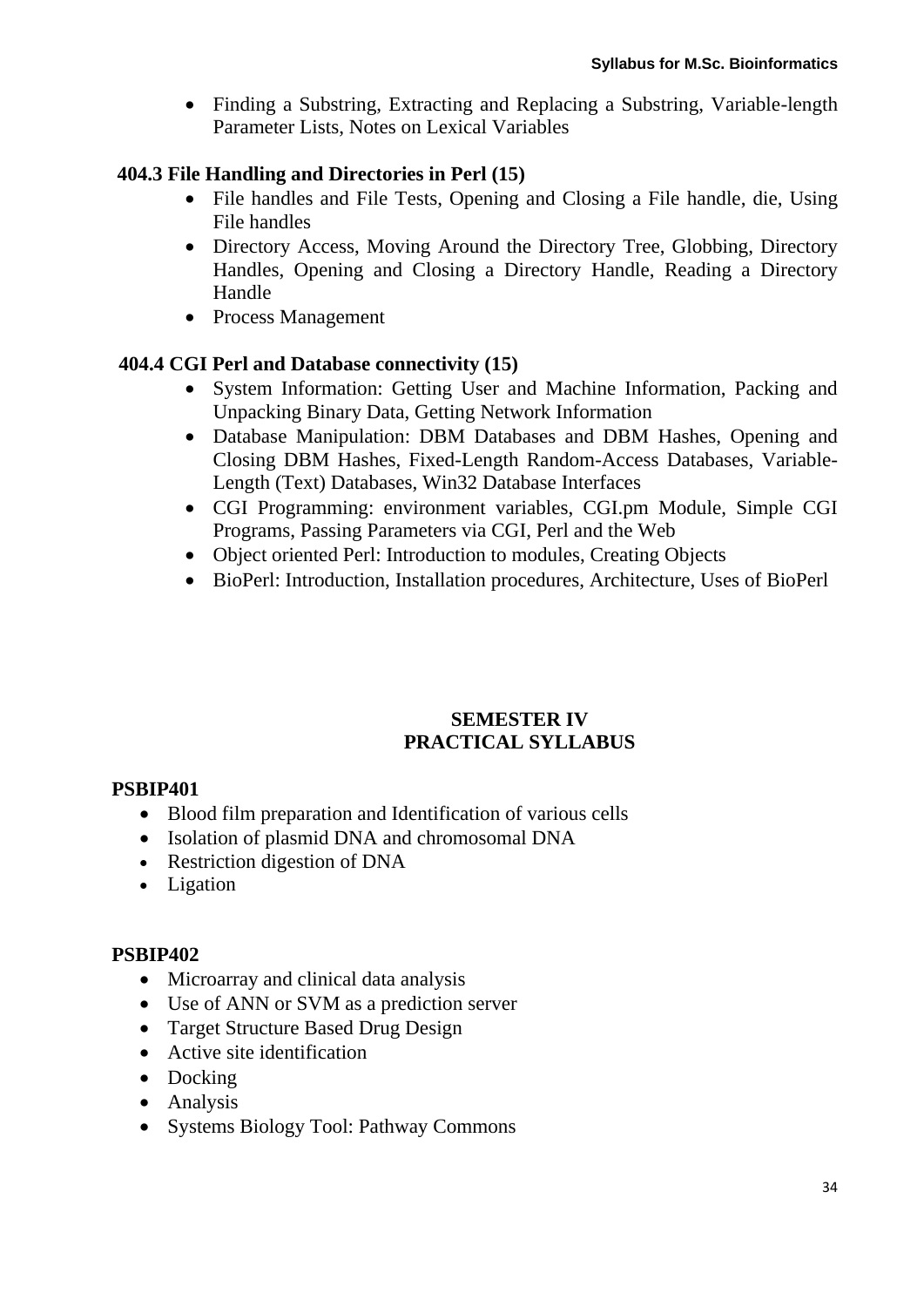### **PSBIP403**

- Industry oriented practical training/industrial relevant project work.
- A report should be submitted at the time of examination.

### **PSBIP404**

- Uses of Scalar and Array Variables.
- Uses of common Array Operators, loops
- Reading a sequence data from a file and writing the results to a file
- Opening and closing a Directory Handle, Reading a Directory and other directory manipulation functions.
- Uses of Subroutines(eg. to read FASTA files)
- Uses of Hashes for the genetic code: translating codons into amino acids
- Uses of Regular Expressions
- Extract sequence chains from PDB file
- Uses of CGI.pm Module and Passing Parameters via CGI, Debugging CGI programs
- Installing Bioperl, Uses of Bioperl modules using ppm for sequence manipulation, accessing local Database etc.

## **LIST OF REFERENCE BOOKS**

- **1.** Alberts. Molecular Biology of cell. Garland Pub.
- **2.** Kaufman. Handbook of molecular and cellular methods in biology and science. CRC press
- **3.** Boyer. 1999. Concepts of biochemistry. Thomson
- **4.** *Principles and Techniques of Practical Biochemistry*. Wilson and Walker  $(6<sup>th</sup>$  Ed 2005) Cambridge Scientific Press ISBN-0-521-53581-6
- **5.** The "Practical Approach" series of books on a variety of topics (published by Oxford University press.) - Available on-line through the electronic library
- **6.** Alberts. Molecular Biology of cell. Garland Pub.
- **7.** Kaufman. Handbook of molecular and cellular methods in biology and science. CRC press
- **8.** Boyer. 1999. Concepts of biochemistry. Thomson Fundamentals of Enzymology: The Cell and Molecular Biology of Catalytic Proteins, 3rd **Edition**
- **9.** Starr, 1998, Cell biology and genetics. Thomson Harmes. Biochemistry 2nd Ed. Viva Books
- **10.**Fisher. Chemistry for biologists. Viva Books
- **11.**Turner. Molecular Biology. Viva Books
- **12.**Enger. Concepts in biology Tata McGraw-Hill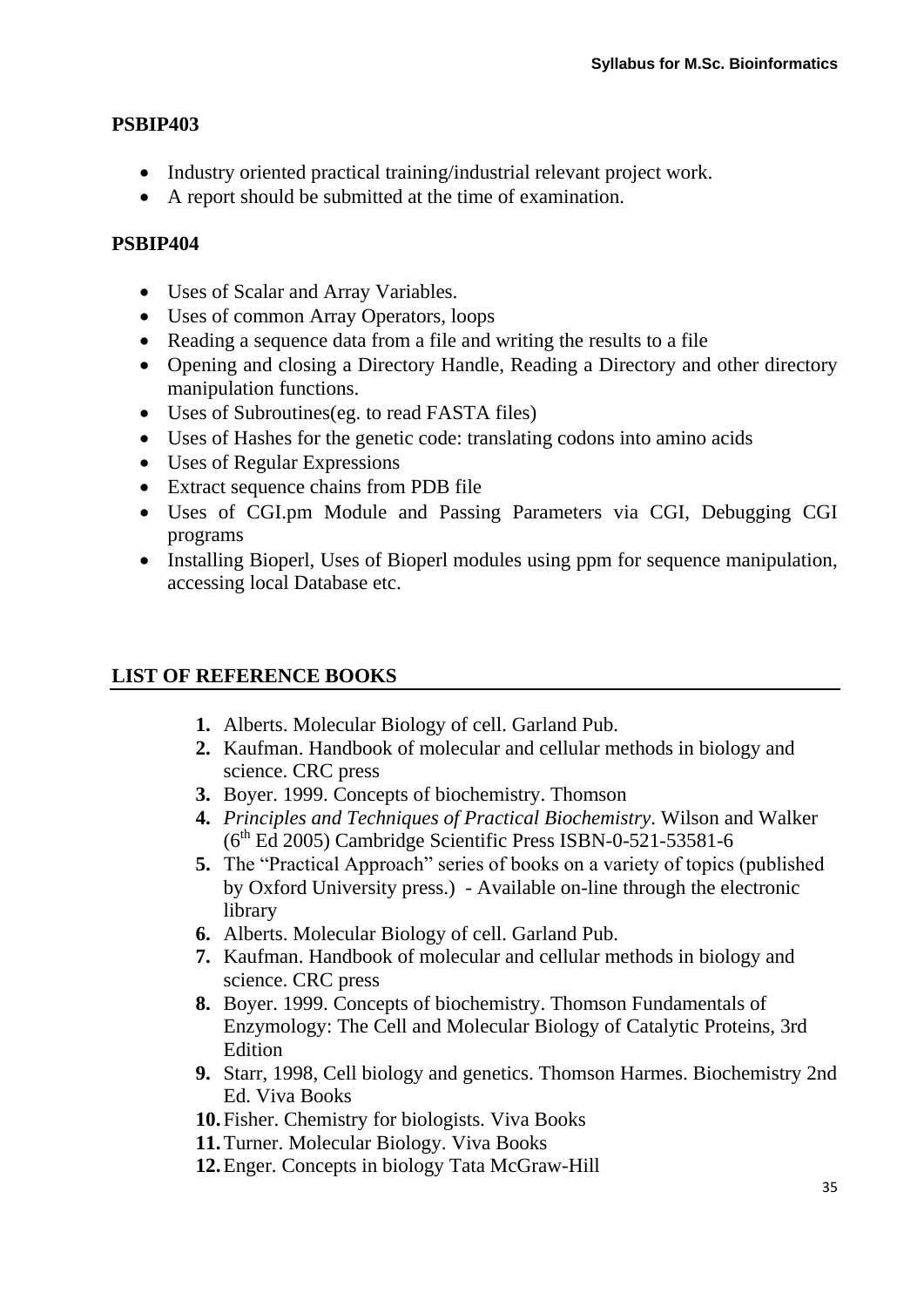- **13.**Das and Mookerjee. Outline of biology
- **14.**Roy and De. Cell biology
- **15.**Wilson, & Walker. 1905. Principles and techniques of practical **Biochemistry**
- **16.**Davidson V.L. &Sittman. 1993. Biochemistry
- **17.**Lanhinger. Principles of biochemistry
- **18.**Stryer Biochemistry. W.H. Freeman & Co.
- **19.**Plumner. An introduction to practical Biochemistry
- **20.**J.Jayraman. Lab Manual in Biochemistry
- **21.**Cohn and Stumph. Outline of Biochemistry. Wiley eastern.
- **22.**Zube's Biochemistry. Macmillan
- **23.**Blel&Odian. 1999. Organic and Biochemistry
- **24.**Tinoco. land other. 1995. Physical chemistry Principles and applications in biological Sciences. Prentice-Hall
- **25.**Paul H. Teesdale& others 2001. Eventual of Biological chemistry J/W
- **26.**Voet Donald. 1999. Fundamentals of Biochemistry, J/W.
- **27.** Switzer and Gautv. 1995. Experimental Biochemistry WH Freeman.
- **28.**Principles of Protein structure, Schultz, G. E., and Schirmer, R. H. Dr. Shakti Sahi
- **29.**Proteomics, Daniel C. Leibler
- **30.**Proteins: Structures and Molecular Principles (2d ed.), TE Creighton
- **31.**Organic spectroscopy, William Kemp
- **32.**Proteome Research: Two-Dimensional Gel Electrophoresis and Detection Methods (Principles andPractice), T. Rabilloud (Editor), 2000, Springer Verlag
- **33.**Introduction to Protein Architecture: The Structural Biology of Proteins, M. Lesk, 2001, Oxford University Press
- **34.**Ewens Warren J. and Grant Gregory R.(2004): Statistical Methods in Bioinformatics, Sringer.
- **35.**Gene H. Golub, Chaless F. Van Loan(1996): Matrix Computation,3rd Ed.
- **36.**James Stewart(2001) : Calculus: Early Transcendent
- **37.**Ben hui Liu (2007) : Statistical Genomics : linkage, Mapping & QTL Analysis
- **38.**Lange Kenneth (2003): Mathematical and Statistical Methods for Genetic Analysis,2nd Edition, Springer
- **39.**Lange Kenneth (2005): Applied Probability, 1st Edition, Springer.
- **40.**Durrett Rick (2001): Essentials of stochastic Processes, Springer.
- **41.**Higgins James J.and Keller-McNulty Sallie (1995): Concepts in Probability and Stochastic modeling,Duxbury
- **42.**Wackerly,DennisD.and Mendenhall III William and Scheaffer Richard L. (2002): Mathematical statistics with Applications,6th Edition,Duxbury
- **43.** Karlin S. and Taylor H. (1975): A first course in Stochastic Processes, Academic Press
- **44.**Norris J.R.(1997): Markov chains,Cambridge University Press
- **45.**SQL, PL/ SQL: The programming languages of Oracle, BayrossIyan
- **46.**Learning HTML, Robbins C.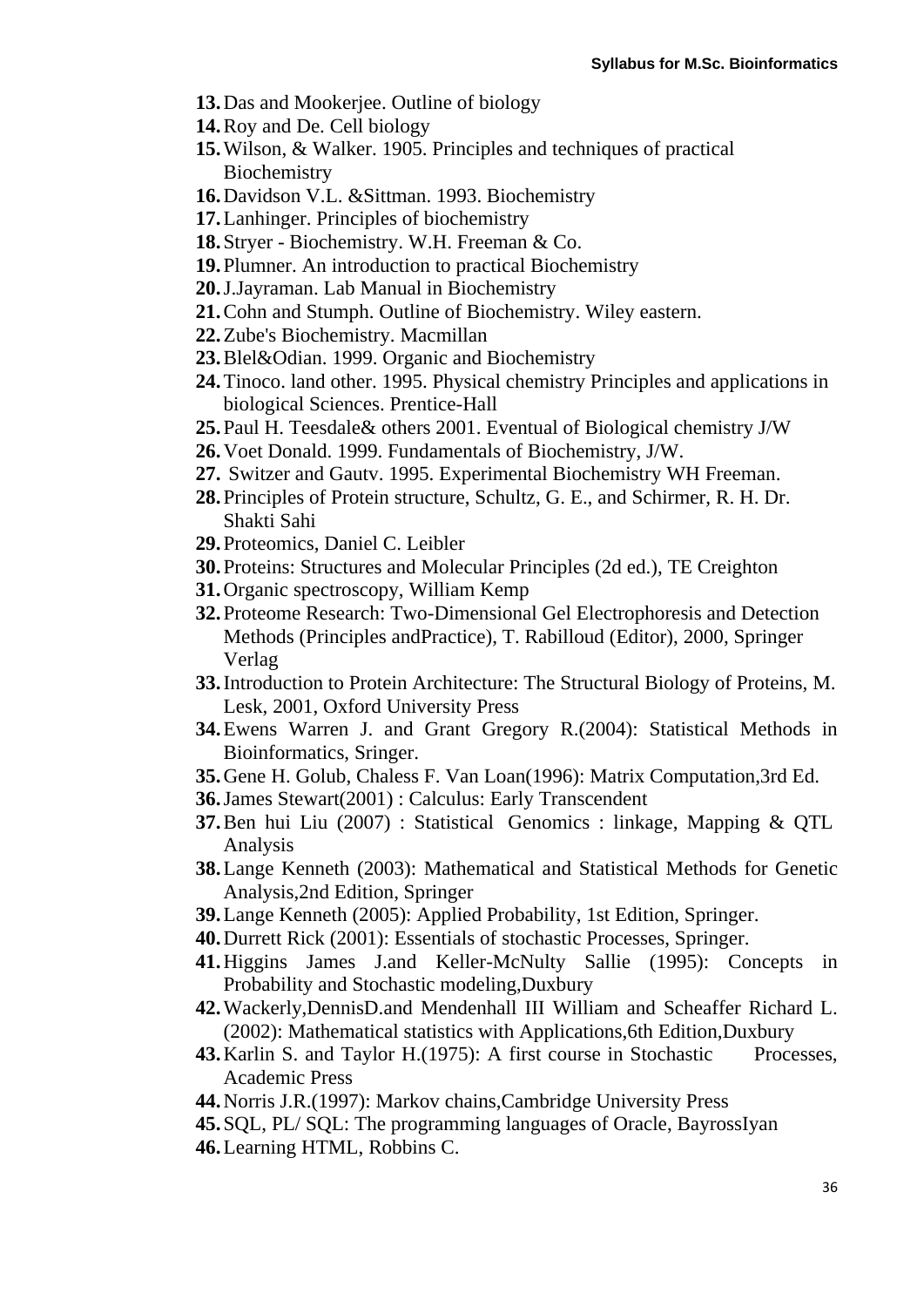**47.**Oracle SQL, Kreines David C.

- **48.**Oracle 9i:The complete reference, Loney Kevin, Koch G
- **49.**Linux command by Bryan Pfaffemberger
- **50.**Red Hat Linux by Negus
- **51.**Learning C++ by Boardman
- **52.**Computer Fundamentals by Sinha
- **53.**The Wait Groups "C" Programing Using Turbo by Lafore
- **54.** Let us C YashavantKanetkar
- **55.**G. Thomas (2000) Medicinal Chemistry: An Introduction, Wiley
- **56.**Morgan Kaufmann Series in EvolutionaryComputation, Morgan Kaufmann
- **57.**Kenneth W. Goodman (1998) Ethics, Computing and Medicine: Informatics and the Transformation of Health Care. Cambridge University Press.
- **58.**R. B. Silverman (2004) The Organic Chemistry of Drug Design and Drug Action, 2nd Edition, Academic Press
- **59.**Investigating Biological System using Modeling: Strategies and software, Meryl E. Wastney
- **60.**Dale G.Deutsch, Analytical Aspects of Drug Testing, John Wiley and Sons
- **61.**KarelEckschlager, KlansDanzer, Information Theory in Analytical Chemistry, John Wiley and Sons
- **62.**Principles of Protein structure, Schultz, G. E., and Schirmer, R. H. Dr. Shakti Sahi
- **63.**Westhead, D.R., Parish, J.H. &Twyman, R.M., Instant Notes: Bioinformatics, 2002, BIOS
- **64.**Higgs, P.G & Attwood. T.K., Bioinformatics and Molecular Evolution, 2005, Blackwell Publishing
- **65.**Campbell, A.M &Heyer, L.J., Discovering genomics, proteomics and bioinformatics, 2003, Benjamin Cummings
- **66.**Mount, D.W., Bioformatics sequence and genome analysis, 2nd Ed., 2004 Cold Spring Harbour Laboratory Press.
- **67.**M. Lesk. (2002) Introduction to Bioinformatics Oxford University Press
- **68.**G.B Fogel D.W Corne (2002) Evolutionary Computation in Bioinformatics
- **69.**Proteins: Structures and Molecular Principles (2d ed.), TE Creighton
- **70.**Bioinformatics: Sequence and Genome Analysis, David W. Mount
- **71.**Sequence Analysis in a Nutshell: A Guide to Common Tools and Databases, Scott Markel, Darryl Leon
- **72.**Current Topics in Computational Molecular Biology (Computational Molecular Biology), Tao Jiang, Ying Xu, Michael Zhang (Editors),
- **73.**Bioinformatics: A Practical Guide to the Analysis of Genes and Proteins, Second Edition, Andreas D. Baxevanis, B. F. Francis Ouellette
- **74.**Bioinformatics: Sequence, Structure and Databanks: A Practical Approach (The Practical Approach Series, 236), Des Higgins (Editor), Willie Taylor (Editor)
- **75.**Fundamental Concepts of Bioinformatics, Dan E. Krane Michael L. Raymer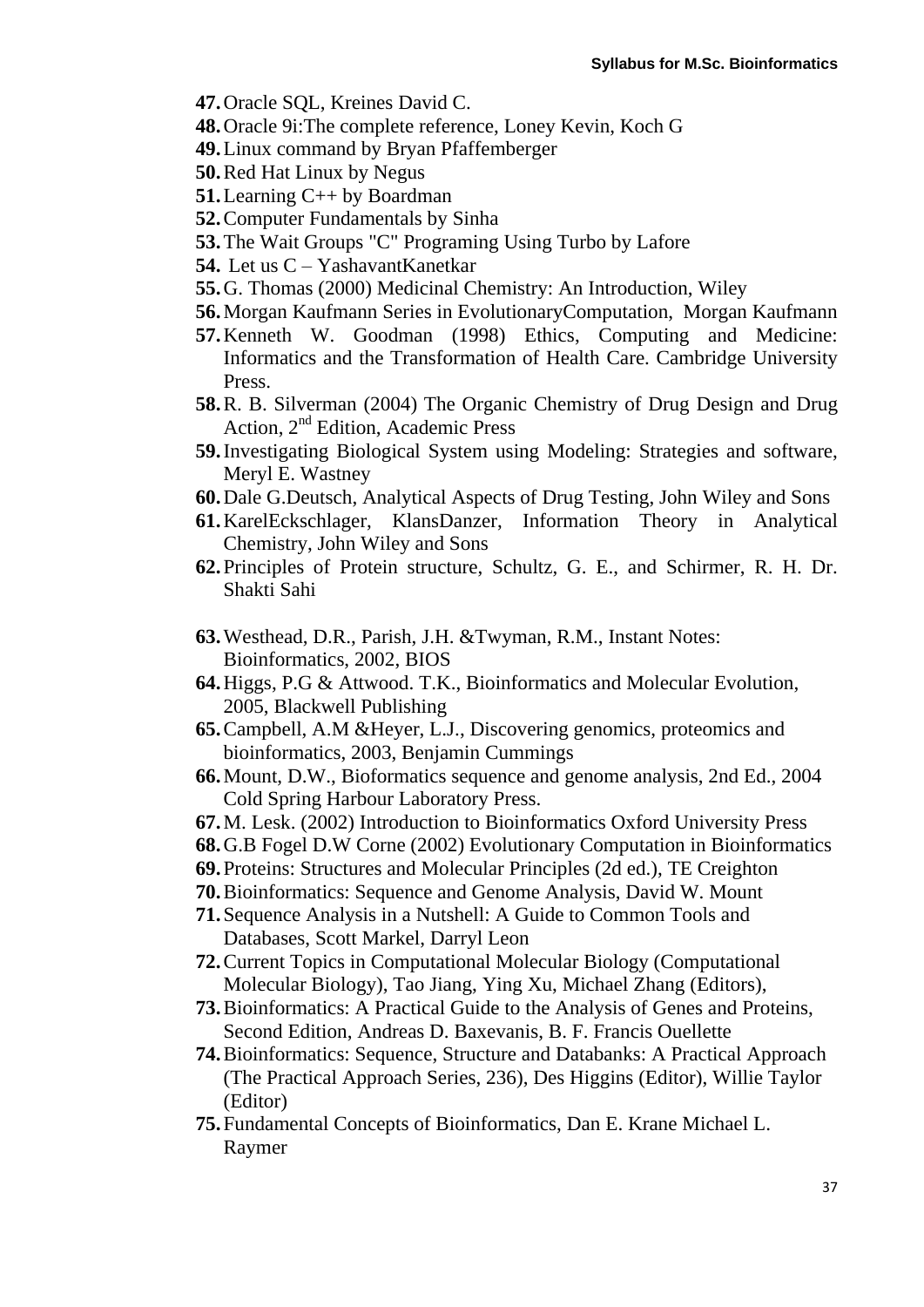- **76.**Introduction to Bioinformatics Algorithms, Neil C. Jones, PavelPevzner
- **77.**Data Mining: Multimedia, Soft Computing, and Bioinformatics, Mitra, SushmitaAcharya, Tinku
- **78.**Statistical Methods in Bioinformatics: An Introduction (Statistics for Biology and Health), Warren Ewens, Gregory Grant
- **79.**Microarrays for an Integrative Genomics (Computational Molecular Biology), Isaac S. Kohane, Alvin Kho, Atul J. Butte
- **80.**Bioinformatics: The Machine Learning Approach by Pierre Baldi, SorenBrunak, SrenBrunak
- **81.**Microarray Gene Expression Data Analysis: A Beginner's Guide, Helen C. Causton, John Quackenbush, AlvisBrazma.
- **82.**SQL, PL/ SQL: The programming languages of Oracle, BayrossIyan
- **83.**Mastering Perl for Bioinformatics, James D. Tisdall
- **84.**Genomic Perl: From Bioinformatics Basics to Working Code, Rex A.Dwyer
- **85.**Beginning Perl for Bioinformatics, James Tisdall
- **86.**Developing Bioinformatics Computer Skills, Cynthia Gibas, Per Jambeck, 2001
- **87.** Kuby Immunology, Thomas J. Kindt, Richard A. Goldsby, Barbara A. Osborne, Janis Kuby
- **88.**Cloud Computing 2nd Edition, Kumar Saurabh
- **89.**Intellectual Property Rights, Thomas G. Field Jr. et al.

#### **Minimum Infrastructure required for running the course**

| Sr. No.        | <b>Item</b>                                                                                                                    |
|----------------|--------------------------------------------------------------------------------------------------------------------------------|
| a.             | Laboratory Space & Furniture – of $\sim$ 900 sqft carpet area<br>with about 6 sqft table space /student (Batch of 20 students) |
| $\mathbf{b}$ . | Air-conditioned Room                                                                                                           |
| $\mathbf{c}$ . | <b>Library Facilities</b>                                                                                                      |
| $\mathbf{d}$ . | Computational Facilities $-42$ computers, softwares                                                                            |
| e.             | Internet Facilities                                                                                                            |
| f.             | Water & Electricity                                                                                                            |
| g.             | <b>Instrumental Support</b>                                                                                                    |

#### **Recommended equipment and accessories**

| Sr. No | Equipment                                           |
|--------|-----------------------------------------------------|
|        | Agarose and PAG Electrophoresis systems             |
| 2.     | <b>Analytical Balance</b>                           |
|        | Autoclave                                           |
|        | Capillary Electrophoresis (with PDA & UV detectors) |
|        | Computers                                           |